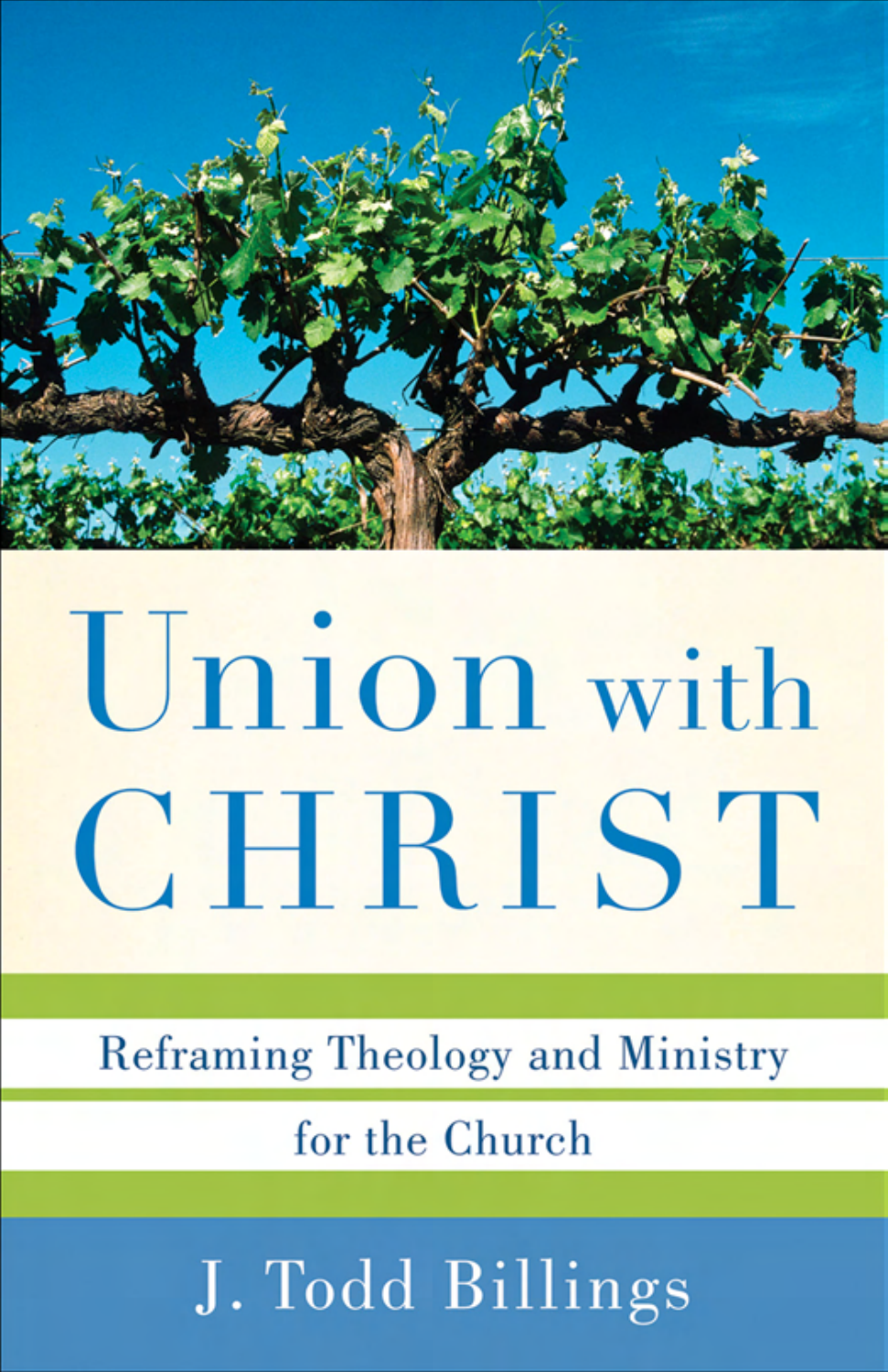## Union with **CHRIST**

Reframing Theology and Ministry for the Church

## J. Todd Billings



 J. Todd Billings, Union with Christ Baker Academic, a division of Baker Publishing Group, © 2011. Used by permission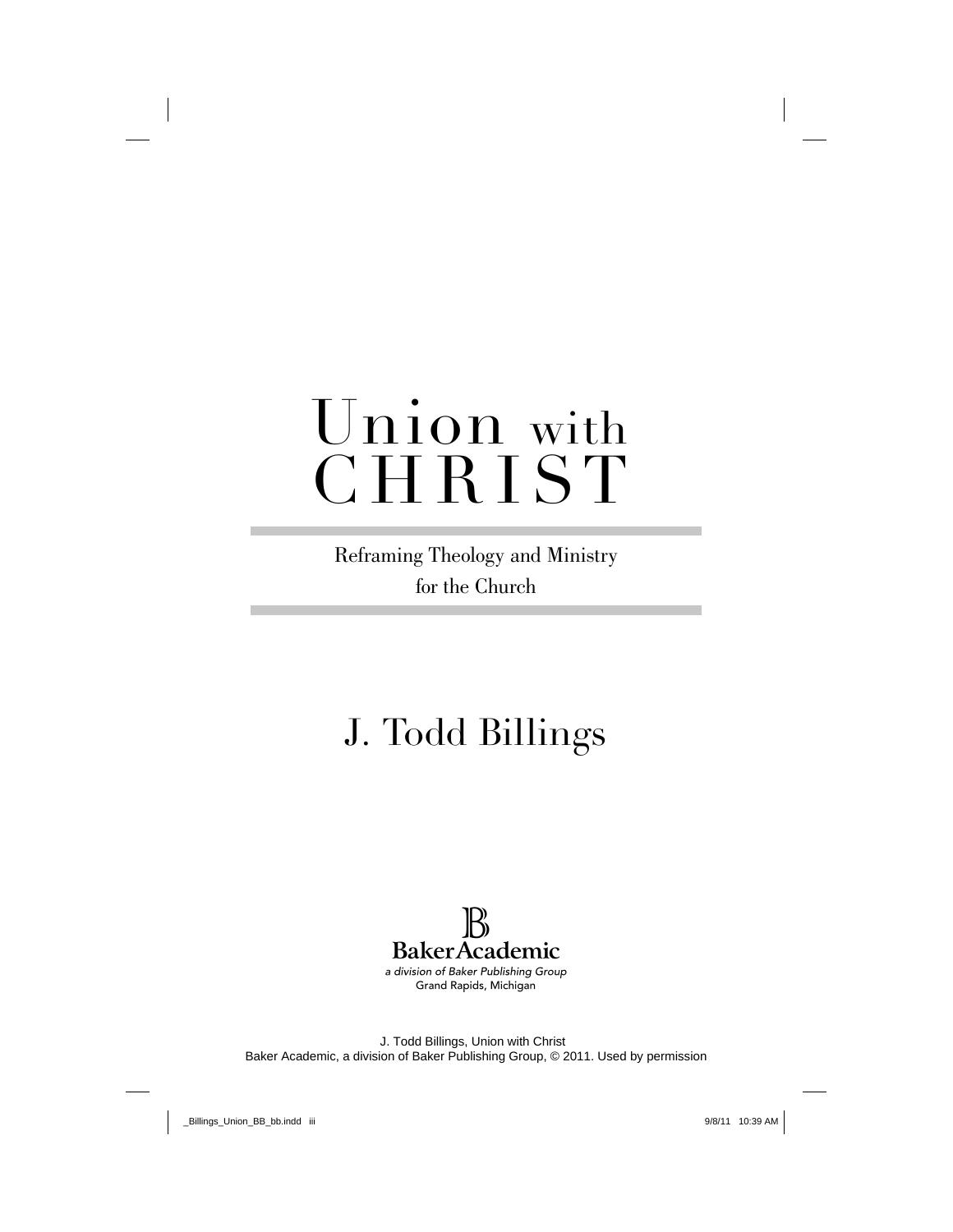© 2011 by J. Todd Billings

Published by Baker Academic a division of Baker Publishing Group P.O. Box 6287, Grand Rapids, MI 49516-6287 www.bakeracademic.com

Printed in the United States of America

All rights reserved. No part of this publication may be reproduced, stored in a retrieval system, or transmitted in any form or by any means—for example, electronic, photocopy, recording—without the prior written permission of the publisher. The only exception is brief quotations in printed reviews.

Library of Congress Cataloging-in-Publication Data Billings, J. Todd. Union with Christ : reframing theology and ministry for the church / J. Todd Billings. p. cm. Includes bibliographical references and index. ISBN 978-0-8010-3934-8 (pbk.) 1. Mystical union. 2. Jesus Christ—Person and offices. 3. Christian life—Reformed authors. 4. Reformed Church—Doctrines. I. Title. BT767.7.B55 2011 230  $\angle 42$  -dc23 2011027289

Unless otherwise indicated, Scripture quotations are from the New Revised Standard Version of the Bible, copyright © 1989, by the Division of Christian Education of the National Council of the Churches of Christ in the United States of America. Used by permission. All rights reserved.

Scripture quotations labeled NIV are from the Holy Bible, New International Version®. NIV®. Copyright © 1973, 1978, 1984, 2011 by Biblica, Inc.™ Used by permission of Zondervan. All rights reserved worldwide. www.zondervan.com

11 12 13 14 15 16 17 7 6 5 4 3 2 1

In keeping with biblical principles of creation stewardship, Baker Publishing Group advocates the responsible use of our natural resources. As a member of the Green Press Initiative, our company uses recycled paper when possible. The text paper of this book is composed in part of post-consumer waste.



 J. Todd Billings, Union with Christ Baker Academic, a division of Baker Publishing Group, © 2011. Used by permission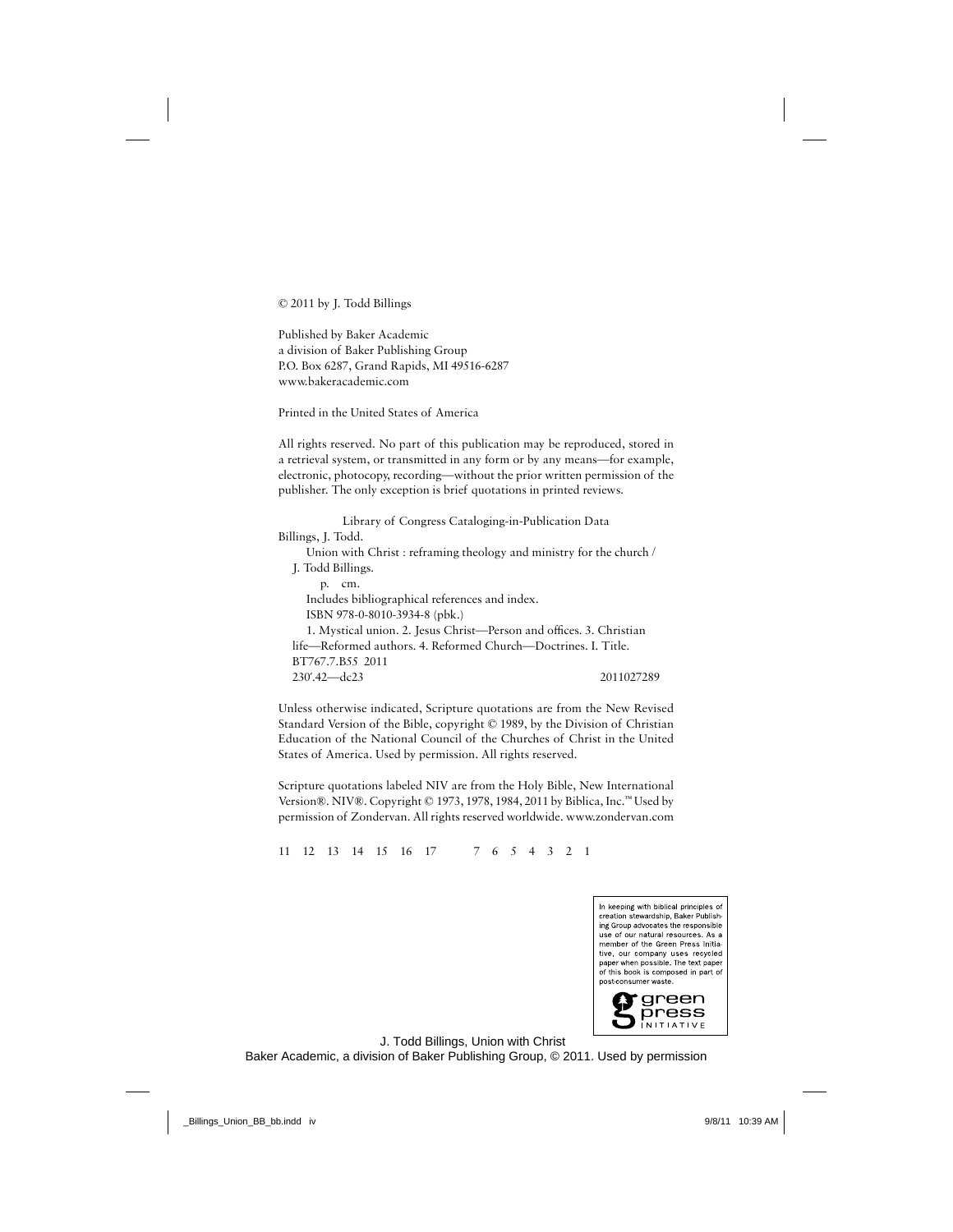### Contents

 Acknowledgments ix Abbreviations xii

Introduction 1

- 1. Salvation as Adoption in Christ: An Antidote to Today's Distant yet Convenient Deity 15
- 2. Total Depravity in Sin, Total Communion in Christ: How the Bondage of the Will Mirrors a Theology of Salvation as Communion 35
- 3. Encountering a Mystery in Union with Christ: On Communion with the Incomprehensible God 63
- 4. The Gospel and Justice: Union with Christ, the Law of Love, and the Lord's Supper 95
- 5. Ministry in Union with Christ: A Constructive Critique of Incarnational Ministry 123

Conclusion 167

Index 175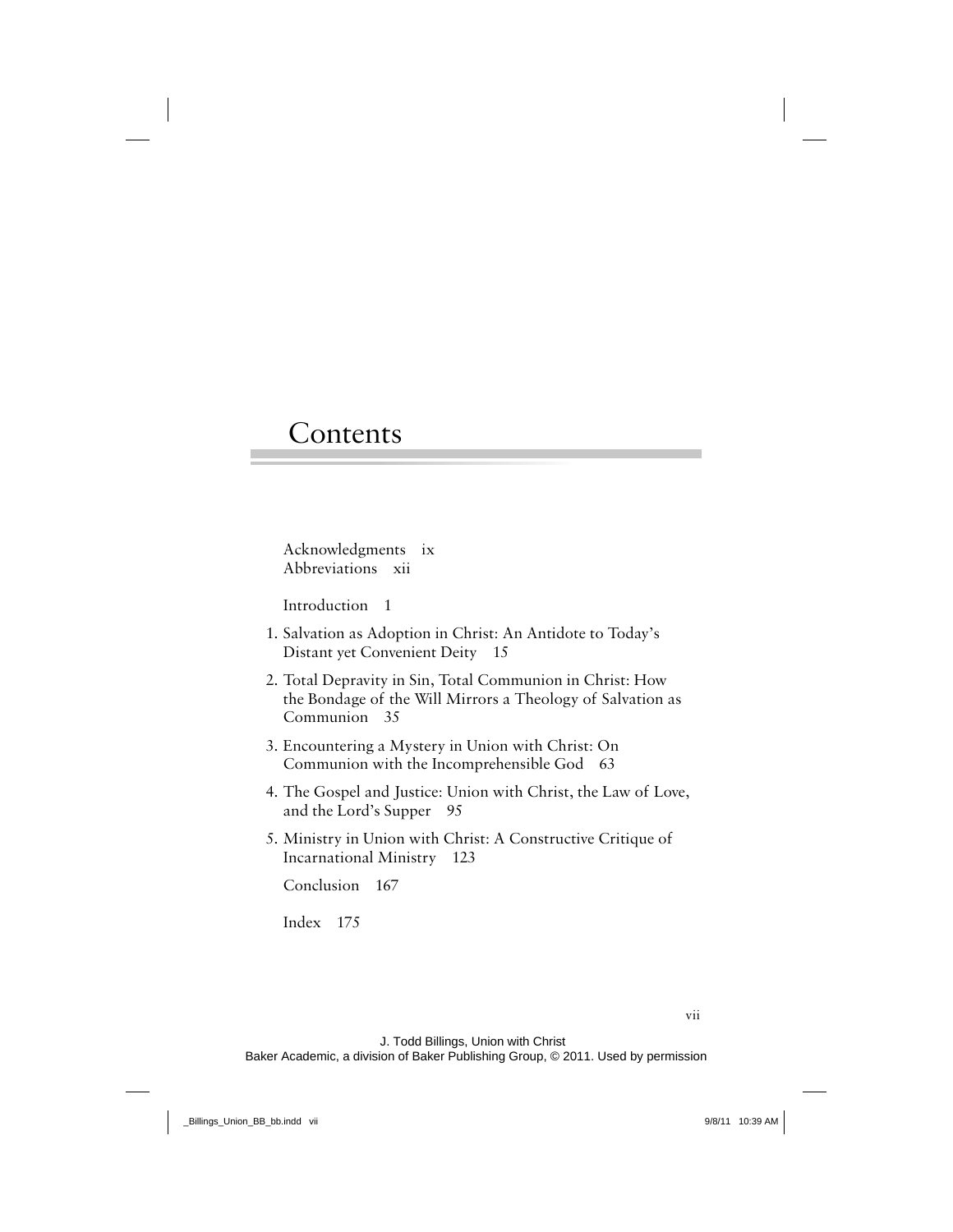### Introduction

I mion with Christ is a central New Testament description of Christian identity, the life of salvation in Christ. It entails the giving of a new identity such that in Christ, forgiveness and new life are received through t Christian identity, the life of salvation in Christ. It entails the giving of a new identity such that in Christ, forgiveness and new life are received through the Spirit. Union with Christ involves abiding in Christ the Vine. It means that through the Spirit, sinners are adopted into the household of God as co-heirs with Christ. It means that God's Spirit is poured out to make the life and teaching of Jesus real to us. It implicates our worship, our vocation in the world, and our witness as the church. Union with Christ is theological shorthand for the gospel itself—a key image that pulls together numerous motifs in the biblical witness.<sup>1</sup> As one biblical scholar exclaims, in the course of biblical commentary, "Being 'in Christ' is the essence of Christian proclamation and experience. One may discuss legalism, nomism, and even justification by faith, but without treating the 'in Christ' motif we miss the heart of the Christian message."2

1. In the words of John Calvin, "the sum of the gospel" is the "newness of life and free reconciliation—[which] are conferred on us by Christ," in union with Christ as believers "possess" Christ by faith. *Institutes of the Christian Religion*, *1559*, ed. J. T. McNeill and F. L. Battles (Philadelphia: Westminster, 1967), 3.3.1.

2. Richard N. Longenecker, *Galatians*, Word Biblical Commentary 41 (Dallas: Word, 2002), 159. While I would prefer not to use the term "essence" as this quotation does, Longenecker and many other recent biblical scholars have been emphatic about the significance of the notion of union with Christ in the New Testament.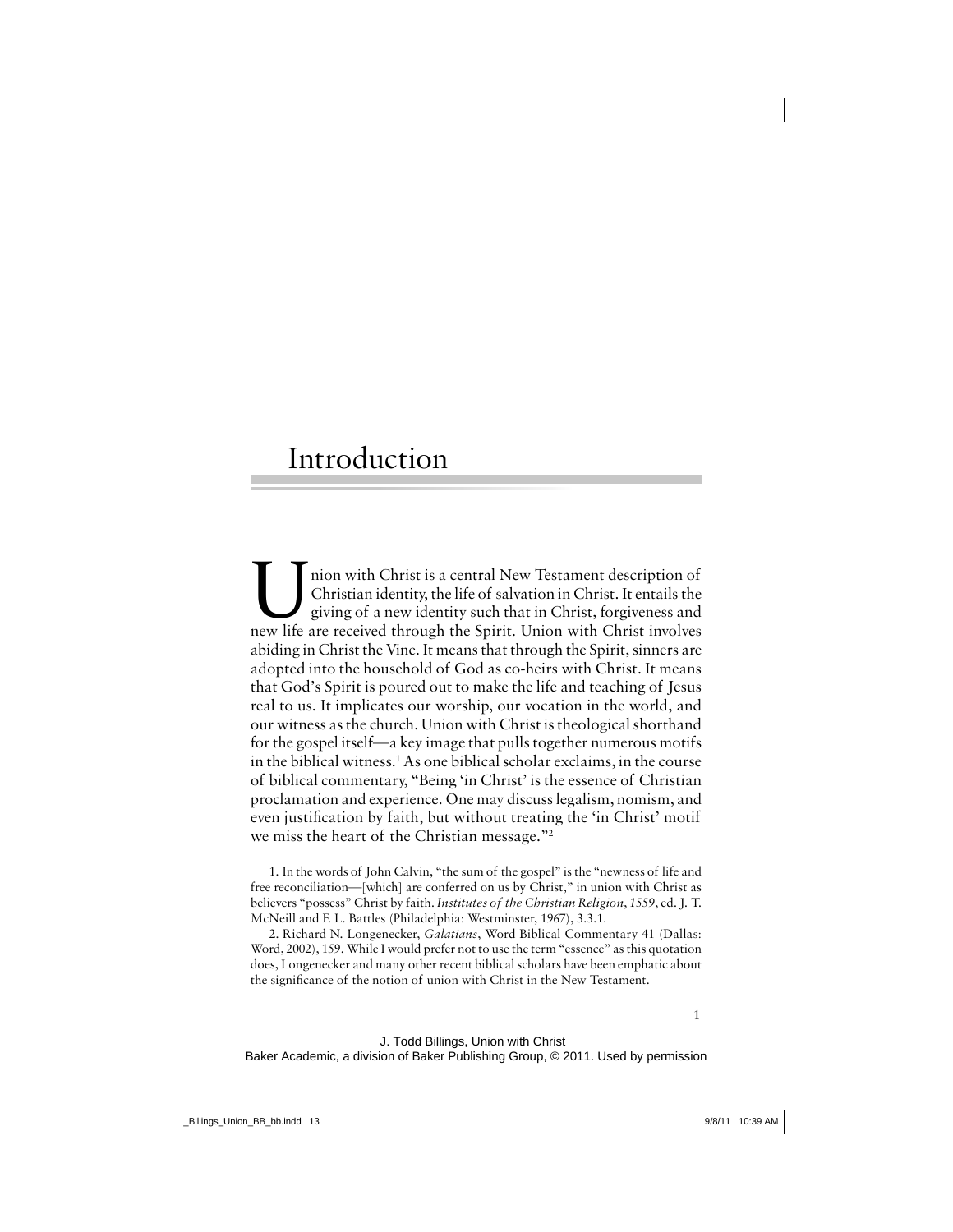In recent decades, the theme of union with Christ has become known in popular theological circles through controversies: a number of conferences and books have explored the notion of union with Christ in Calvin and Luther and in New Testament studies, often with a concern for ongoing debates about justification.<sup>3</sup>

This book is not a contribution to those debates. Instead, it emerges from the experience of teaching and lecturing on union with Christ and seeing how the theme challenges, nurtures, and enlivens hearers.<sup>4</sup> Many have testified that this doctrine has revolutionized the way they approach the Christian life and ministry. It reframes parts of our theology that make God too small and predictable, too close, or too distant. It gives a portrait of Christian identity that displaces the ever-fascinating self, replacing it with a God-given identity received from the Father through the Spirit in Christ. It makes us reconsider old theological debates in new ways, and calls us to lives of worship, justice, and service with a new sense of gratitude. My experience of teaching and dialoguing about this topic with various conversation partners has forced me to take seriously a question that has shaped the writing of this book: what is so amazing about God's action in uniting believers to Christ?

In addressing this question, I weave together scripture, doctrinal theology, and analysis of contemporary Western Christianity in a series of thematic essays. My previous writing on the subject has been primarily in the area of historical theology. While I seek to make a responsible use of historical sources, my work here is best seen as part of a theology of retrieval: hearing the voices of the past in such a way that they are allowed to exceed and overcome the chatter of the present.<sup>5</sup> In

3. A small sampling of this literature includes the following: Mark A. Garcia, *Life in Christ: Union with Christ and the Twofold Grace in Calvin's Theology* (Eugene, OR: Wipf & Stock, 2008); Carl Braaten and Robert Jenson, *Union with Christ: The New Finnish Interpretation of Luther* (Grand Rapids: Eerdmans, 1998); N. T. Wright, *Justification: God's Plan and Paul's Vision* (Downers Grove, IL: InterVarsity Academic, 2009); Stephen Westerholm, *Perspectives Old and New on Paul: The "Lutheran" Paul and His Critics* (Grand Rapids: Eerdmans, 2004); Bruce McCormack, ed., *Justification in Perspective: Historical Developments and Contemporary Challenges* (Grand Rapids: Baker Academic, 2006); Mark Husbands and Daniel J. Treier, eds., *Justification: What's at Stake in the Current Debates* (Downers Grove, IL: InterVarsity, 2004).

4. As noted in the acknowledgments above, in addition to emerging from my teaching on the subject at a seminary level, these chapters were originally based on a series of lectures given through the Templeton Award for Theological Promise and the Eugene Osterhaven Lectures at Western Theological Seminary in Holland, Michigan.

5. For an overview of theologies of retrieval as a contemporary approach to theology, see John Webster, "Theologies of Retrieval," in *Oxford Handbook of*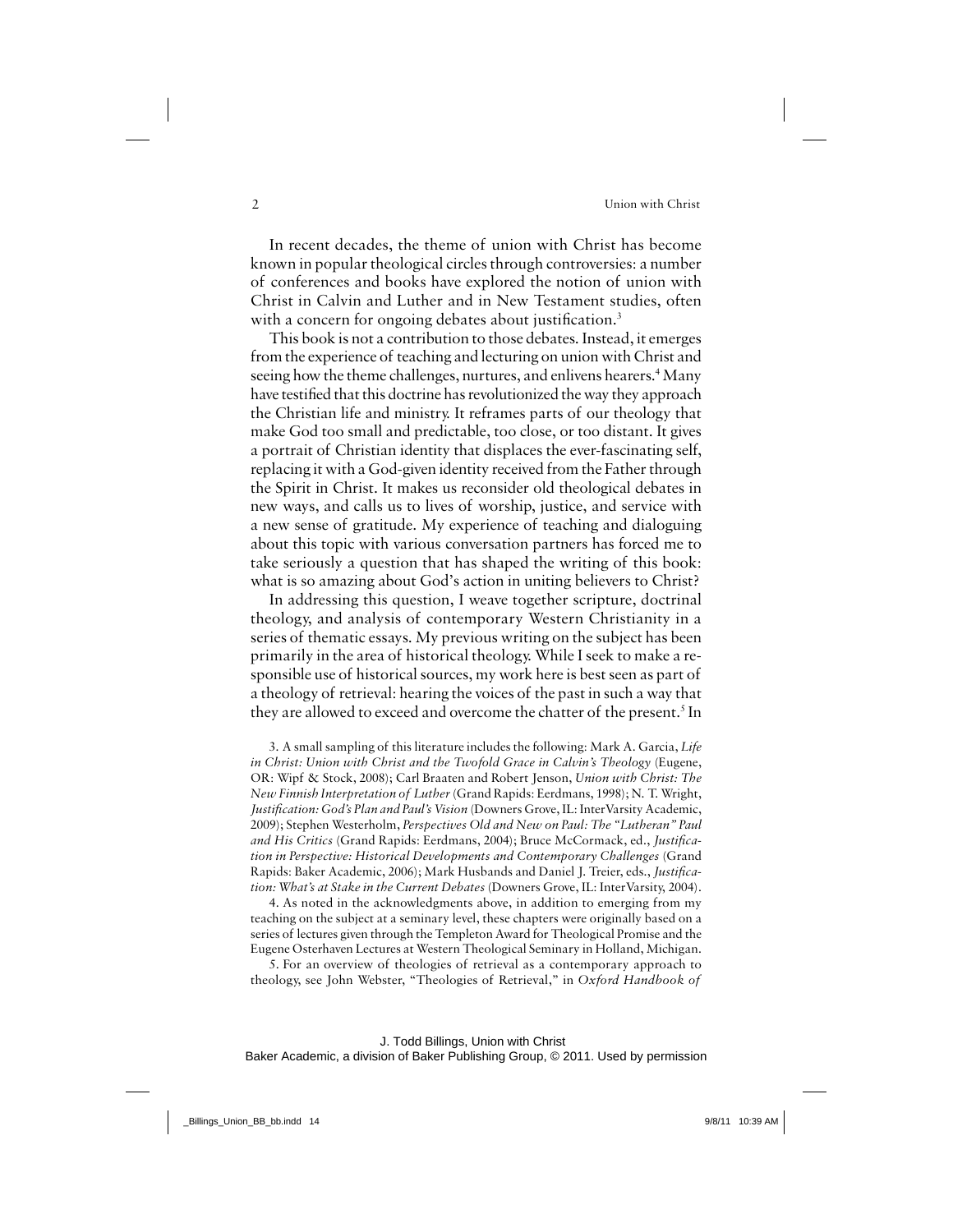particular, this book seeks to highlight key present-day implications of a Reformational doctrine of union with Christ—implications that are often startling and thought-altering, as well as edifying. While this book contains fresh historical inquiries, it also builds upon and extends my earlier, more detailed historical-theological work on union with Christ.<sup>6</sup> In this way, I seek to help us hear the voices of the past in a way that illuminates scripture's witness to the reality of our union with Christ, giving us insights for theology, life, and ministry today.

Before giving an overview of the chapters and beginning the journey in this book, it is worth pondering the book's method in more depth. Why "retrieval"? And why, specifically, retrieval of Reformational accounts of the biblical theme of union with Christ?

#### **Seeing with New Eyes**

All Christians approach their faith from within a particular cultural context. This fact is inescapable. Yet one of the peculiar things about culture is that it involves many assumptions that we didn't recognize we had—until we encounter something different. For those who have traveled and seen cultures that are quite different from their own, there is one word that describes the day-by-day, if not minute-by-minute, experience: surprise! We have all sorts of assumptions about, for example, how to eat, how to interact, and how to perform certain tasks, and we take these to be "common sense." But in cross-cultural encounters we see that not everyone does things according to our assumptions. What we thought was simply "the way things are done" is now recognized as "the way *we* do things."

Some may be tempted to despair of discovering theological truth when they recognize the reality that truth is always perceived from a

*Systematic Theology*, ed. John Webster, Kathryn Tanner, and Iain Torrance (Oxford: Oxford University Press, 2007), 583–99.

<sup>6.</sup> See J. Todd Billings, *Calvin, Participation, and the Gift: The Activity of Believers in Union with Christ*, Changing Paradigms in Historical and Systematic Theology (Oxford: Oxford University Press, 2007); "John Calvin's Soteriology: Key Issues in Interpretation and Retrieval," *International Journal of Systematic Theology* 11, no. 4 (October 2009): 428–47; "United to God through Christ: Calvin on the Question of Deification," *Harvard Theological Review* 98, no. 3 (July 2005): 315–34; "John Calvin's Theology of Union with Christ, and Its Early Retrieval," in *Calvin's Theology and Its Reception: Disputes, Developments, and New Possibilities*, ed. J. Todd Billings and I. John Hesselink (Louisville: Westminster John Knox, 2012).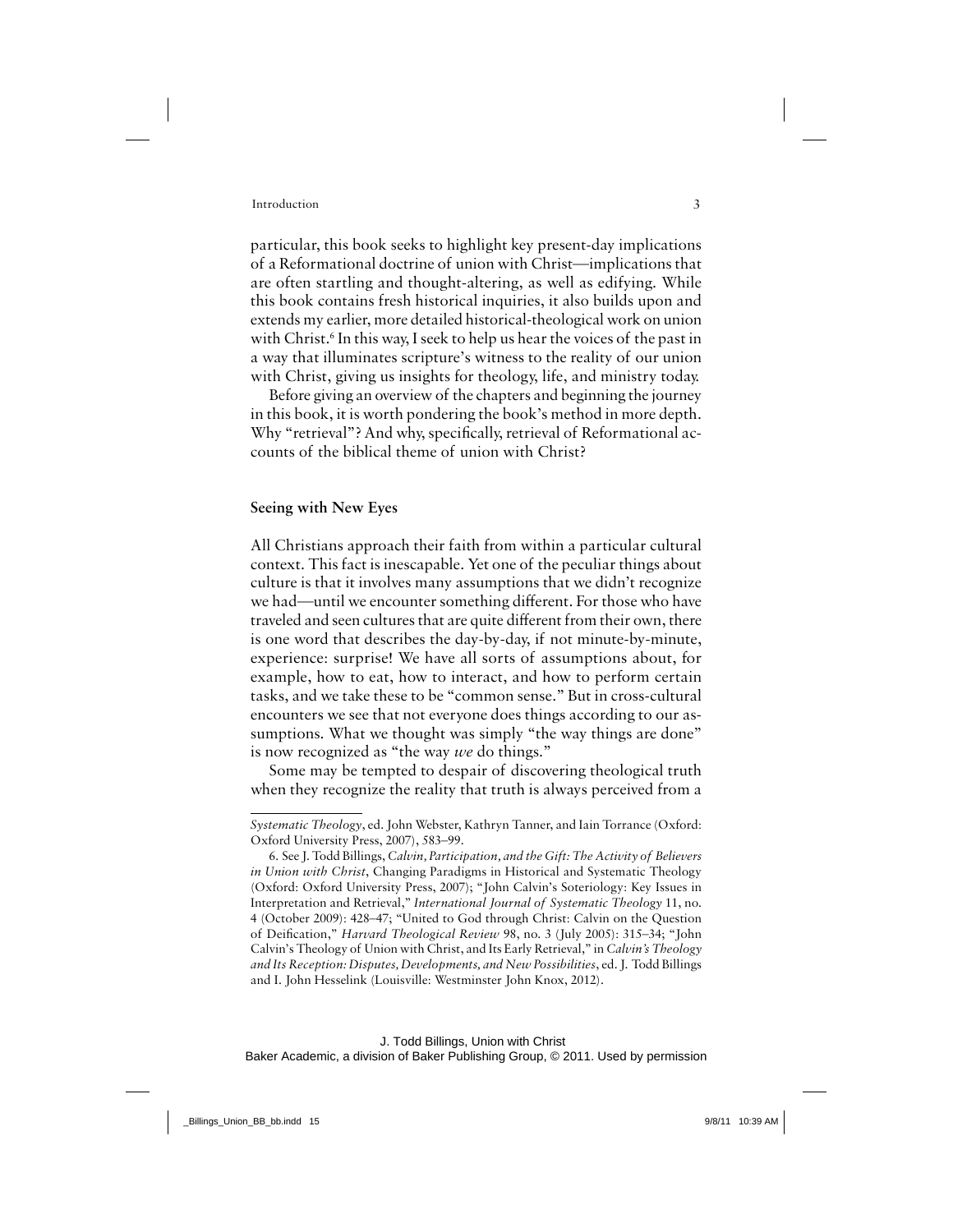particular perspective shaped by many social, historical, and cultural factors. But it is better to recognize that our different perspectives provide both distinctive gifts and distinctive blind spots in our interpretation of the Bible and our articulation of theology. In terms of the distinctive gifts, for example, chapter 4 explores how the Reformed Christians in South Africa who penned the Belhar Confession have some valuable insights that come from a long struggle to overcome apartheid and its heritage. Likewise, as Philip Jenkins has explored, the Global South brings special gifts to the church at large by its engagement with themes such as poverty and healing in scripture.<sup>7</sup> Learning about the biblical interpretation and theology of different cultures can be an illuminating enterprise, for it can both reveal our blind spots and point the way toward a more faithful approach to receiving and living the gospel that scripture testifies to. Reading the Belhar Confession can both unveil our own sinful attitudes and open us in a deeper way to the Bible's message of unity, reconciliation, and justice. Reading theology from the Global South can help reveal the materialistic and gnostic tendencies in contemporary Western Christianity that make us read scripture as a story about "souls" rather than real bodies, a story about the real temptation of wealth and the real hardship of poverty. At the same time, interpretations of scripture from the Global South can open Western readers to a more holistic sense in which the gospel is "good news."

In a similar way, a theology of retrieval—reading scripture along with Christians of ages past—can have particular value. Consider three prominent virtues to this approach: First, it possesses the advantages of reading scripture along with persons of another culture, as discussed above, for there are vast differences in culture as one looks to theologians in the church's history. Second, particular biblical and theological issues are often explored in great depth during specific historical periods. For example, those interested in refining their theology of the Trinity would do well to read the Bible along with the writers in the church of the fourth century. The way that the Bible's teaching relates to the Trinity was explored in great detail by numerous authors during that century. A theologian of retrieval will explore these texts not as "history" alone but also as conversation partners, thus allowing their thinking to go beyond the ordinary ways

7. See Philip Jenkins, *The New Faces of Christianity: Believing the Bible in the Global South* (New York: Oxford University Press, 2006).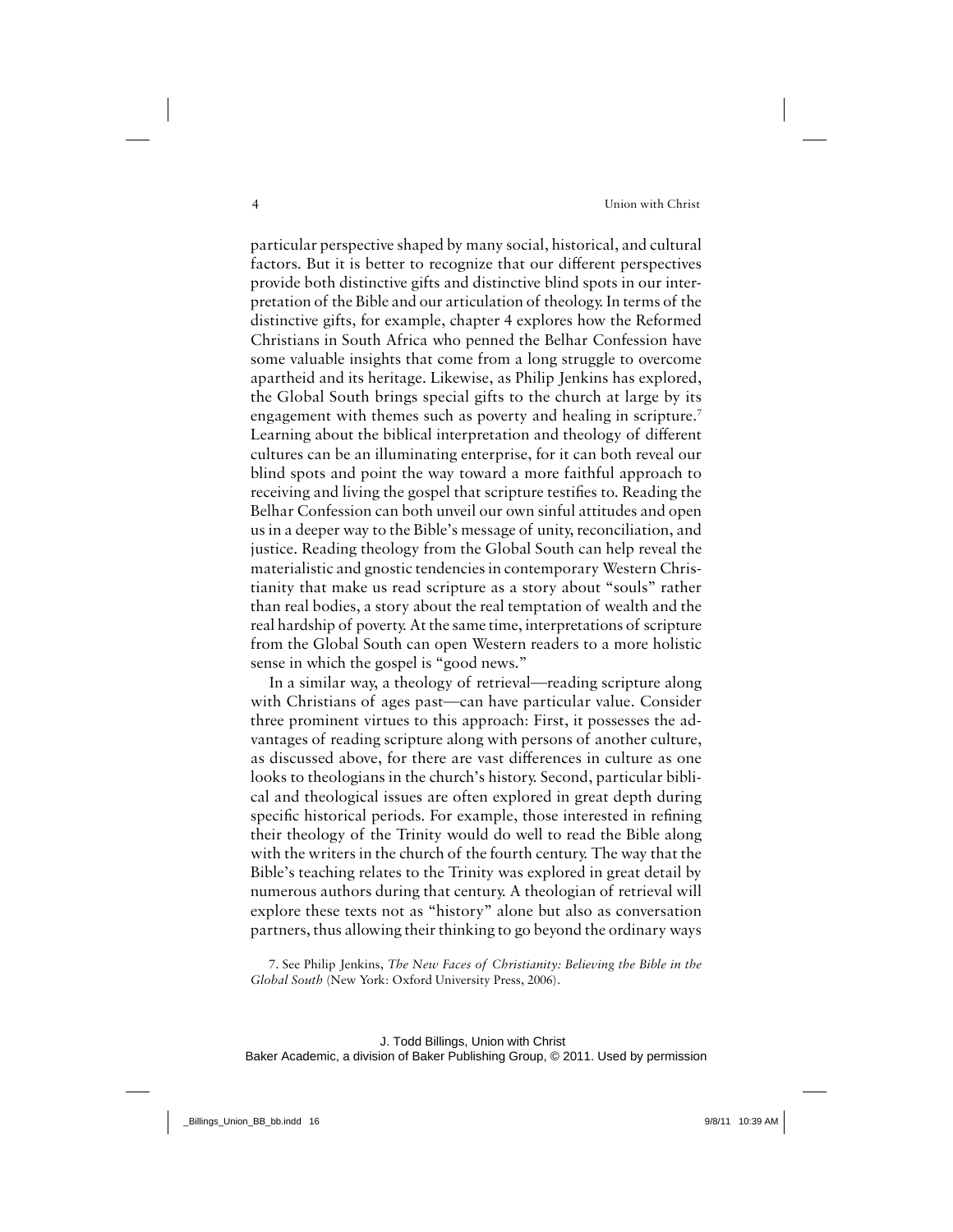of thinking in the twenty-first century. Precisely because these thinkers can exceed the possibility of the present—challenging twenty-firstcentury categories—their work is worth engaging.

This leads to the third virtue of a retrieval approach: having listened receptively to the theologians of the past, we can assess whether the new exegetical and theological possibilities discovered from this engagement with the past are valid or in error. For example, in his book *Reading the Bible with the Dead*, John L. Thompson surveys the premodern biblical interpretation of difficult texts of scripture biblical texts that appear to marginalize women, promote hatred of one's enemies, or advocate violence.8 Thompson shows that reading the Bible with premodern theologians can yield remarkable and helpful insights but that there are also claims that contemporary readers are right to reject. For example, while a prominent stream of premodern interpretation gives a sympathetic and theologically insightful account of Jephthah's daughter (Judg. 11), others fill in the gaps of the biblical narrative with reflections that would justify Jephthah's abusive act.<sup>9</sup> Theologians of retrieval can benefit from a historical distance that allows them to see the idolatries of another age and better discern what to accept or reject from biblical interpreters and theologians in earlier eras of history.

What new possibilities are opened up by a theological method of retrieval? Essentially, it is a possibility of seeing scripture, theology, and the world itself with "new eyes." Passages of scripture that we have read many times before can be seen with new insight, new possibilities. This involves simultaneously critiquing our ordinary ways of seeing things and gaining new ways to understand scripture and theology.

Cross-cultural encounters provide a useful analogy for this process. I recall when I first arrived in a rural area of Uganda to learn the language and participate in community development work. When I looked around the village, there was much that was different from the West, but much seemed the same as well. There were obvious differences: the houses were made out of mud and grass; many of the households had one man with multiple wives; nearly everyone in the village was a farmer, at least for part of their occupation. Yet when I saw people interacting with each other—laughing, talking,

8. John L. Thompson, *Reading the Bible with the Dead: What You Can Learn from the History of Exegesis That You Can't Learn from Exegesis Alone* (Grand Rapids: Eerdmans, 2007).

9. See ibid., 33–47.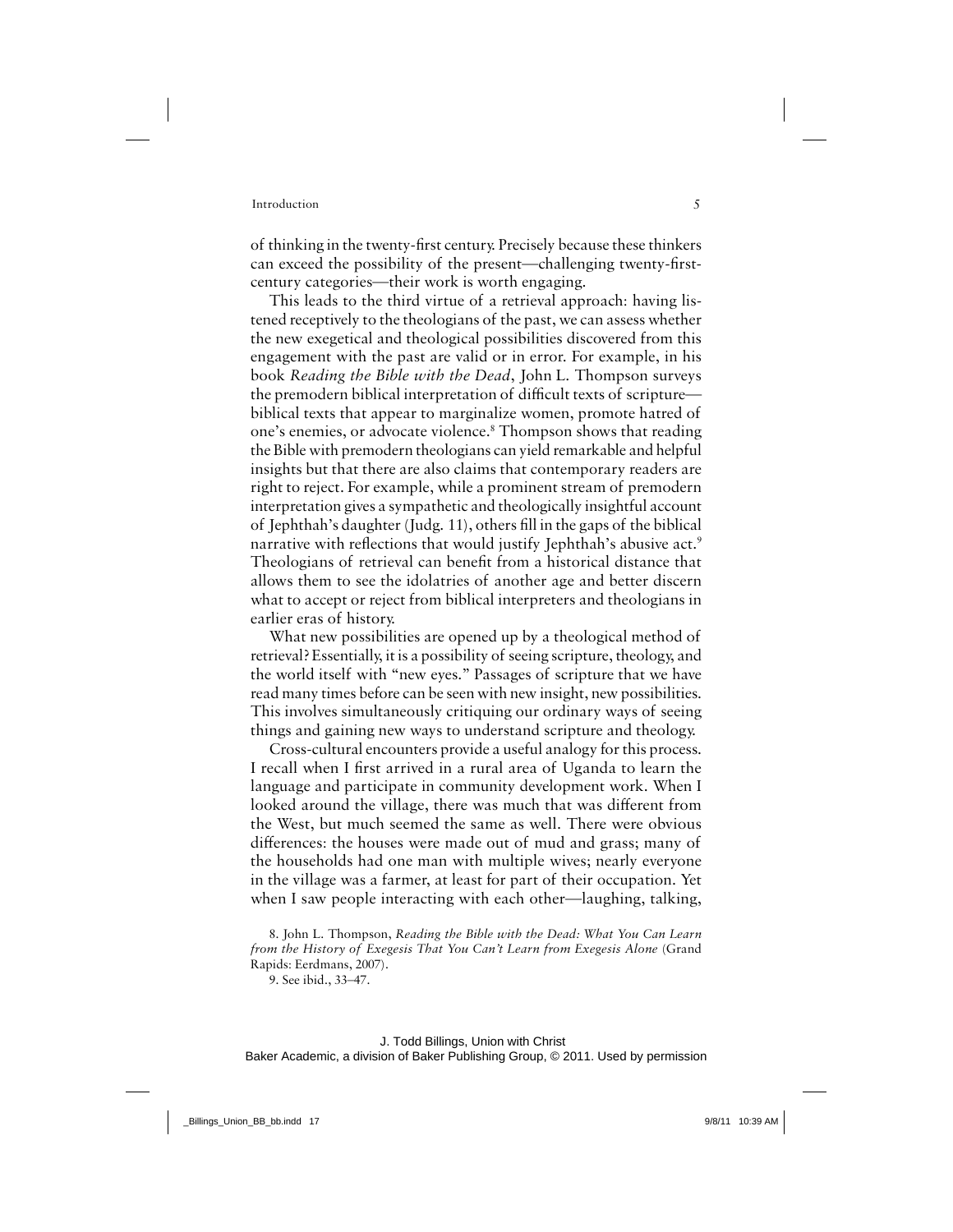sharing, debating—it seemed just like such interactions in the West. But I was wrong.

In a sense, everything was different, even though there were similarities. I soon found that there was an underlying kinship structure that shaped the countless social interactions in the village. I discovered that an unmarried male would not speak more than a few words to an unmarried woman—unless they were about to get married. Yet some of the young, unmarried people I knew spent a great deal of time with young people of the opposite sex. How could that be? I learned that it was because they were part of the same "family" or "kin" group. They would refer to each other as "brother" and "sister," even though they may have been, at most, distant cousins. Yet there was a great deal of closeness and flexibility allowed in these relationships since they would not consider marrying their "brother" or "sister." There was a complex network of relationships underlying all the interactions that I was seeing on the surface. Kinship was central to the identity of the people in my village.

As I came to know members of the church in Uganda better, I began to see that my blindness to the power of kinship structures in their culture was related to another blindness: my inability to see the power and extent of kinship structures in the Bible. In one move of "seeing with new eyes," I both encountered the cultural limitation absorbed from my individualistic Western culture and began to see the power of biblical images in new ways: sons and daughters of Israel, God of your ancestors, children of Abraham, co-heirs with Christ, "brothers and sisters" in Christ, adopted by God, a new humanity, son of God, firstborn. These were no longer archaic biblical ways of speaking but powerful ways of speaking about issues at the core of identity.

A theology of retrieval works in a way that is similar to this example. With the new eyes that a theology of retrieval makes possible, the Western cultural captivity of the gospel can be broken through in a small but significant way, as it was in my own cross-cultural encounter; in this process, the Spirit brings new life and insight through illuminating God's word. This kind of insight is part of the feeding and nourishment that comes through receiving God's word. It is a moment of discomfort and yet new assurance, a taste of repentance and new life—a movement of transformation into the image of Christ.

If this is indeed what a theology of retrieval makes possible, then why have I chosen to retrieve this particular biblical and theological theme from this particular historical era? In other words, why should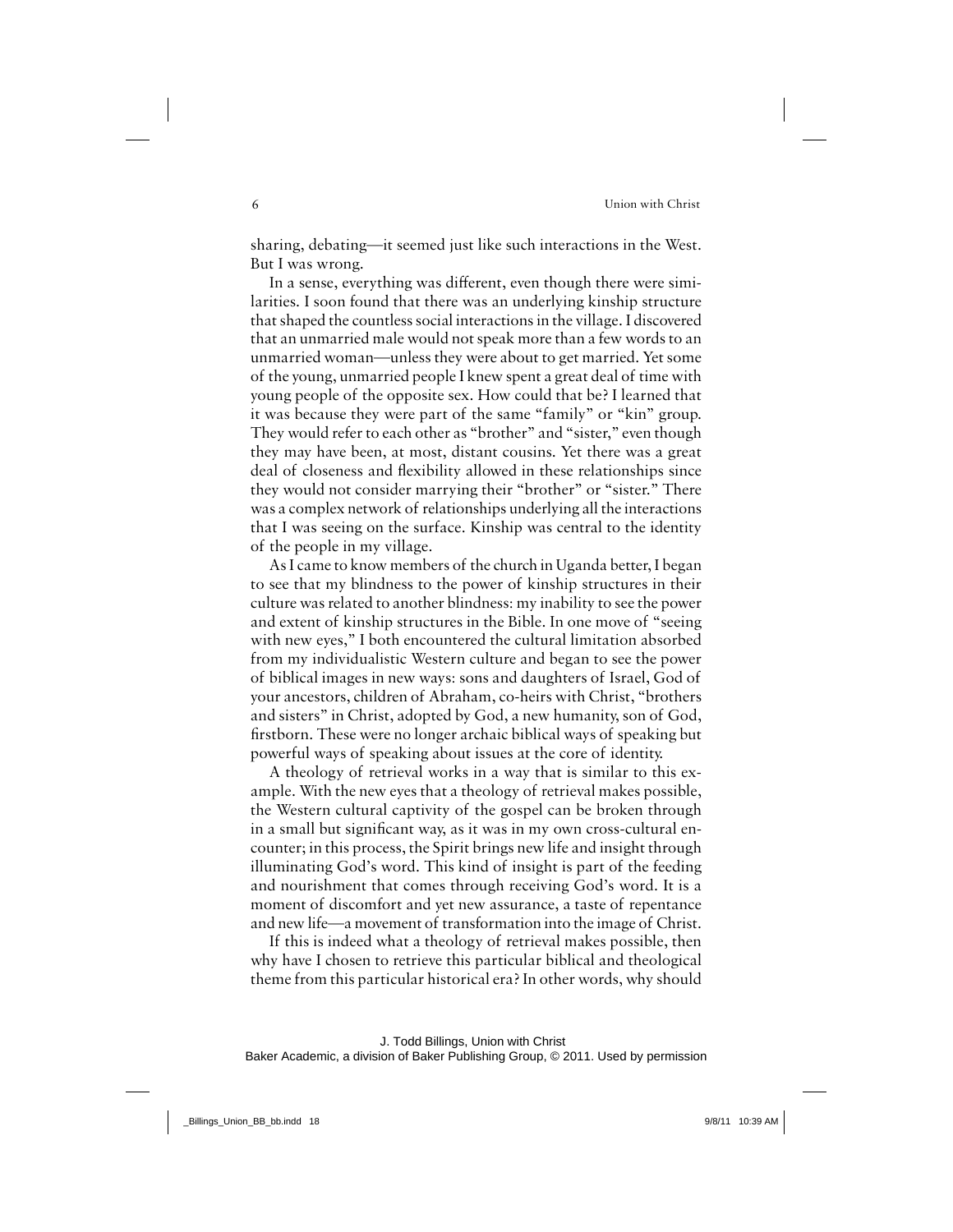one think that there is much for twenty-first-century Christians to learn from a Reformational rendering of the biblical theme of union with Christ?

### **Union with Christ: Retrieving a Biblical Motif from the Reformation**

Just as the fourth century is an appropriate period from which to retrieve theologies of the Trinity, so also the sixteenth-century era of Reformation and counter-Reformation is an appropriate period from which to retrieve theologies of union with Christ. Central in the debates at this time was the meaning of Paul's term "justification," a term that fits within Paul's larger theology of union with Christ. Thus, the cardinal Reformational doctrine of justification by faith presupposes and advances a particular theology of union with Christ—and is countered at the Council of Trent by a contrasting Roman Catholic doctrine of union with Christ. The debates between the two sides often involved close exegesis of biblical texts, a rereading of the church fathers, and careful theological reflection on union with Christ.

But union with Christ was not just a subject of polemical debate in this period; it was also a key theme in thinking through such varied topics as divine and human agency, prayer, the Christian life, and the sacraments. For example, in Calvin's *Institutes*, some material on justification is polemical, seeking to articulate a doctrinally precise position in contrast to views that he saw as aberrant, such as that of Andreas Osiander and of the Council of Trent. But as I have explored elsewhere, Calvin's theology of justification fit within his theology of union with Christ, which he used to speak about the nature of prayer and the Christian life. His reflections on these topics—informed by the same doctrine of justification but fulfilling a different purpose became so popular that the chapters of the *Institutes* in which he dealt with them were collected into a volume called *The Golden Book of the True Christian Life*. Calvin also used his theology of justification and union with Christ to configure his account of divine and human agency, the law, and the sacraments.<sup>10</sup>

10. See Billings, *Calvin, Participation, and the Gift*, chaps. 4–5. See also Billings, "John Calvin's Theology of Union with Christ," in Billings and Hesselink, *Calvin's Theology and Its Reception*.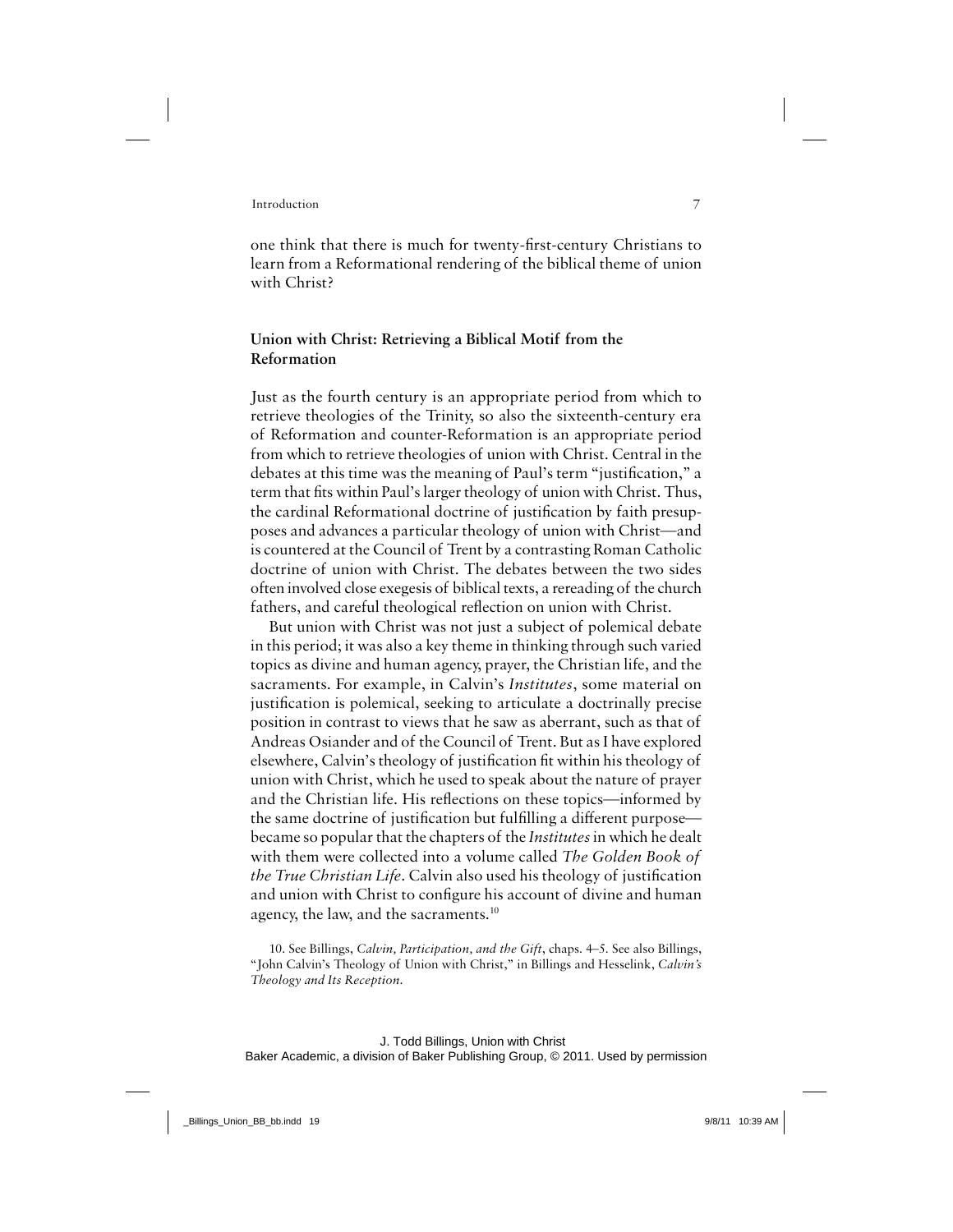The spread of the doctrine of union with Christ to nonpolemical realms of theology continued in the generations after the Reformation. Heidelberg theologian Caspar Olevian (1536–87), for example, made the double benefit of justification and sanctification in union with Christ central to his covenant theology.11 Both Puritans in the Englishspeaking world and members of the Dutch "further Reformation" in the Netherlands utilized a vibrant theology of union with Christ in their works on the Christian life and pastoral theology.12 Indeed, union with Christ was extremely prominent in the popular piety of many seventeenth- and eighteenth-century Christians in the Reformed tradition. The Holy Fairs are an example of this. These festivals often attracted thousands of participants for around four days of preaching, singing, and—at the center—celebrating the Lord's Supper. The theology of the Supper that was preached and practiced was one of union with Christ, a fact that is strongly attested to in the spiritual journals written by lay participants in the festivals.13

In contemporary theology, the polemical debates about justification as an aspect of union with Christ have been revived.14 What has not accompanied this revival of interest, however, has been a recovery of the multifaceted implications of a Reformational account of union with Christ—particularly in areas such as the sacraments, divine and human agency, and the Christian life and ministry. This in itself is a missed opportunity, for the theme of union with Christ had a vitality that spoke to many different aspects of Christian teaching from the sixteenth through the eighteenth century.

Moreover, the need for a renewed theology of union with Christ in Western churches is made acute by at least two major factors. First, the functional or "lived" theologies of salvation in the West have

11. See R. Scott Clark, *Caspar Olevian and the Substance of the Covenant* (Grand Rapids: Reformed Heritage Books, 2008), 137–209.

12. For an excellent analysis of union with Christ in Puritan author John Owen, see Kelly Kapic, *Communion with God: The Divine and Human in the Theology of John Owen* (Grand Rapids: Baker Academic, 2007). On union with Christ in the Dutch further Reformation, see Arie de Reuver, *Sweet Communion: Trajectories of Spirituality from the Middle Ages through the Further Reformation*, trans. James A. De Jong (Grand Rapids: Baker Academic, 2007).

13. See Leigh Eric Schmidt, *Holy Fairs*, 2nd ed. (Grand Rapids: Eerdmans, 2001), 14–15, 158–68.

14. See, for example, Husbands and Treier, *Justification*; N. T. Wright, *Justification*; and John Piper, *The Future of Justification: A Response to N. T. Wright* (Wheaton: Crossway, 2007).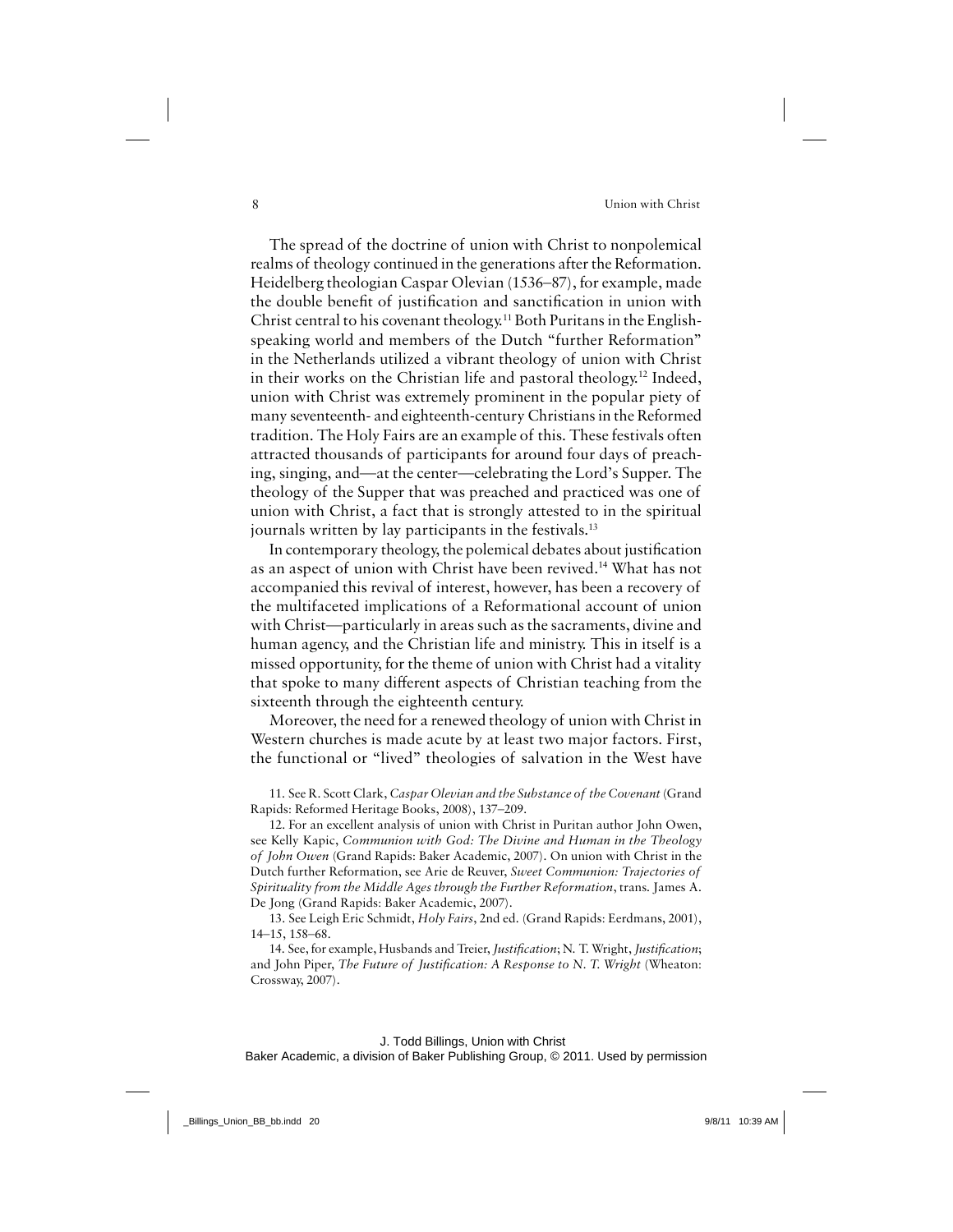deficiencies in the precise areas where a Reformational theology of union with Christ has strengths. Sociologists have discovered that while many Americans, for example, claim to be "Christian," their theology is often much more deistic than Christian. Salvation is seen in terms of the benefits it provides to the individual and their self-confidence rather than in terms of a restored communion with God and neighbor. Religious traditions are dealt with by "tinkering"—mixing and matching from various Christian and non-Christian sources to fill the purpose of solving one's immediate problems.15 In contrast to this, a theology of union with Christ centers Christian identity in Jesus Christ himself, and in the claim of the Triune God upon the Christian. Salvation is not self-centered but is a renewal and restoration of the self precisely through orienting the self toward God, toward the church as the body of Christ, and toward the neighbor. Individual believers discover their true identity in communion rather than in a pragmatic, individualistic approach to salvation, and tinkering is replaced by a posture of humble gratitude before God. The God encountered in union with Jesus Christ is at once more majestic and more intimate than the deistic-tending God of the West.

The second reason for the urgent need to recover a theology of union with Christ in the West emerges from the continuing power of fundamentalist-modernist divisions rooted early in the twentieth century. These divisions shape the categories of what divides a "conservative" or "evangelical" church in the West from a "liberal" or "progressive" one. But these very categories— and the church's identity as defined by these categories—reflect a reduction of the gospel. The ecclesial left tends to identify the gospel with a certain type of ethical action. Thus, religion is fundamentally a horizontal affair—horizontal exhortation leading to horizontal action for the sake of love, justice, and so on. The ecclesial right tends to emphasize the importance of the vertical—whether one is "right with God"—but in a way that leaves unclear the precise role of a horizontal life that entails loving the neighbor, as well as the widow and the orphan. Justice is important for many evangelicals, but there is considerable uncertainty about why it is important, as later chapters will explore.

15. See Robert Wuthnow, *After the Baby Boomers: How Twenty- and Thirty-Somethings Are Shaping the Future of American Religion* (Princeton: Princeton University Press, 2007), 13–16, 103–7, 134–35; Christian Smith, *Soul Searching: The Religious and Spiritual Lives of American Teenagers*, with Melinda Lundquist Denton (New York: Oxford University Press, 2005), 118–71.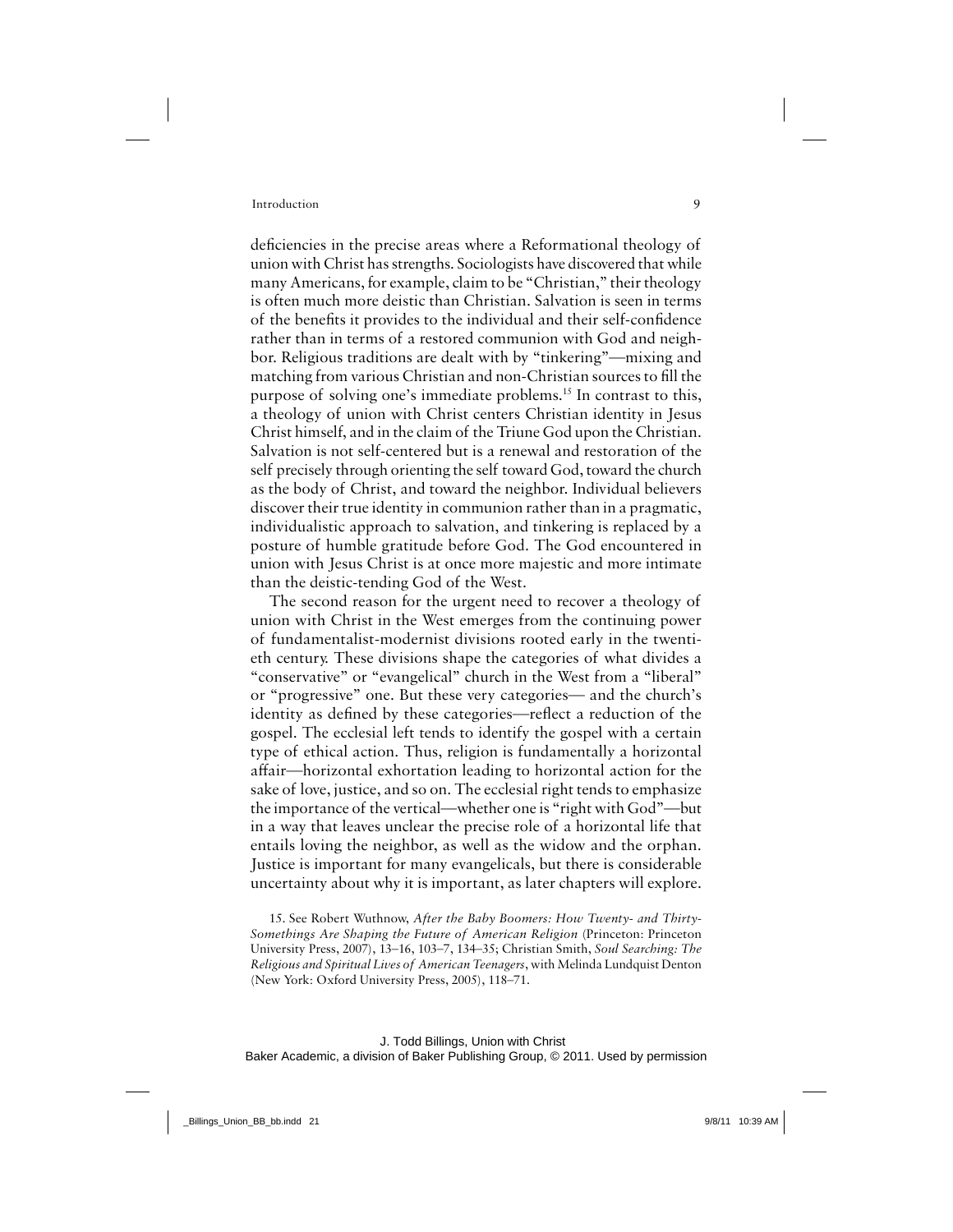A theology of union with Christ takes the dualism and polarities that still remain from the fundamentalist-modernist controversy and unites them into a cohesive, holistic account of the gospel. In a theology of union with Christ retrieved from the Reformation, justice is integral for our lives in union with Christ—for through the Spirit believers receive not only justification but also sanctification, which animates and enlivens our love of neighbor. Hence, justice cannot be seen as an optional "extra" for super-Christians. Yet on the other hand, the gospel can never be reduced to our own acts of justice. For Jesus Christ, and our union with him, is the good news: in him we receive both forgiveness and new life by the Spirit. Both gifts are received in union with Jesus Christ. They can no more be separated than Jesus Christ himself can be torn into pieces. A theology of union with Christ can bring together what modernity has polarized and separated.

In order to theologically retrieve a Reformational rendering of the biblical theme of union with Christ, this book begins in the opening chapter by exploring the remarkable implications of a common biblical image for salvation, one that is at the heart of a trinitarian theology of union with Christ: adoption. Drawing upon the sociological research of Christian Smith, the chapter begins with a portrait of how the distant God of deism is operative in the theology of many Christians in the West. In contrast to this, I explore a biblical theology of adoption as a surprising, if at times unsettling, alternative to this operative deism. In the New Testament, adoption is an analogy for speaking about the close family relationship of becoming children of God. It has a trinitarian cast, as believers are united to Christ by the Spirit, who enables them to cry out to God as "Abba! Father!" (Rom. 8:14–17). This new, adopted identity becomes for Christians both a gift and a calling—to walk by the Spirit rather than by their own power. The way the Reformed tradition adds clarity to this biblical gift and calling is by emphasizing salvation as received in the double grace of union with Christ: adoption is first of all a legal matter of justification through Christ, the one nonadopted Son of God; justification is received as a gift as believers are united to Christ. But this newly given, legally valid identity leads to the discovery of one's new life in the household of God—a new life of sanctification in which the Spirit calls and empowers Christians to live into their adopted identity. Although the context for this adopted relationship is communion with God through being united to Christ, the repeated exhortations from scripture to live into this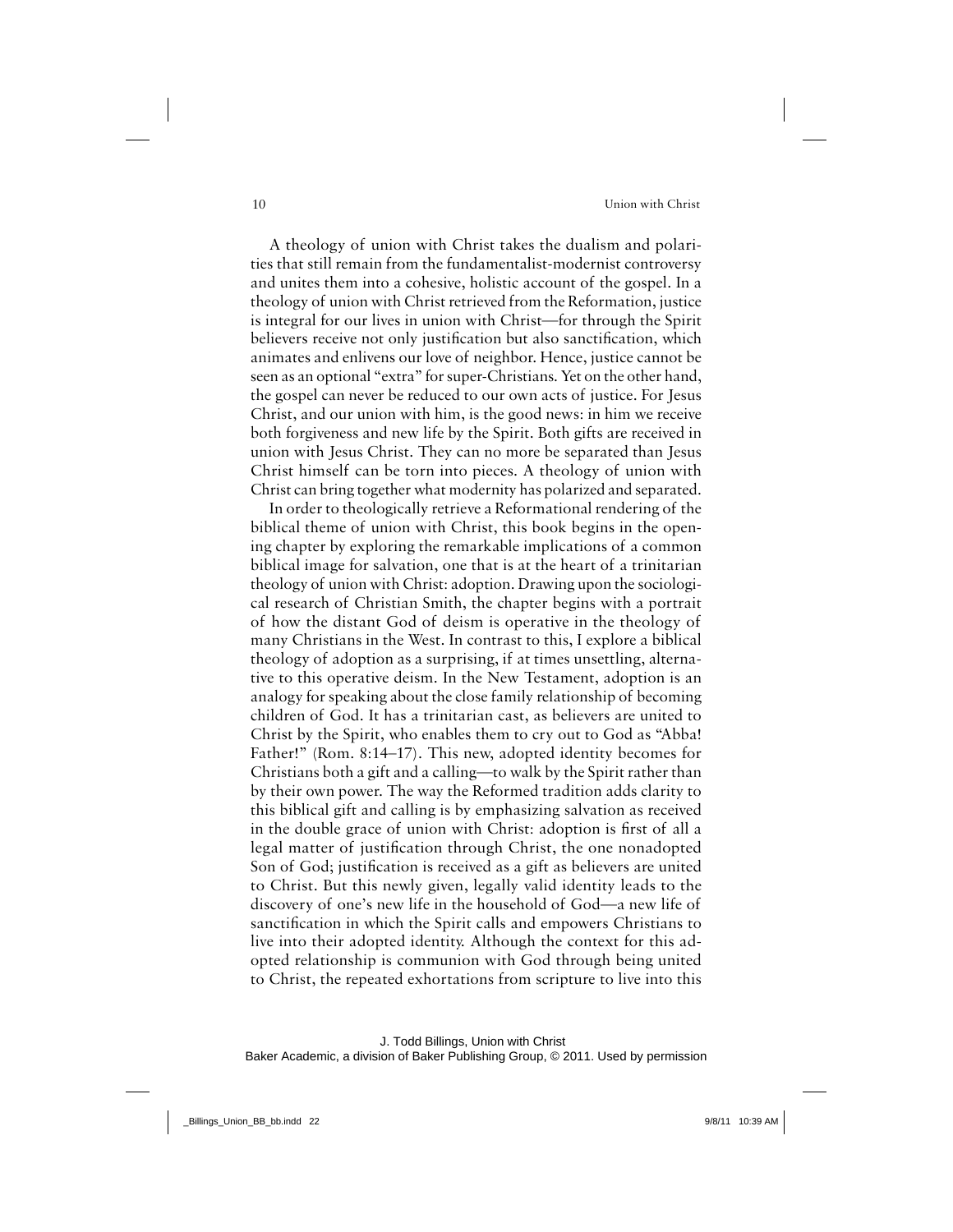new identity indicate to us that Christians are not "adopted" into a low-commitment relationship with a conveniently distant God. To the contrary, the gospel does not so much offer a low-cost "eternal life insurance" as it gives the tremendous privilege of learning to be children of the King, living into our new identity in a kingdom that is coming forth to us from the future.

Chapter 2 explores an implication of a theology of union with Christ that may strike many readers as counterintuitive. The images of union with Christ, abiding in Christ, and participation in Christ present a multifaceted and wide-ranging theology of salvation. No part of human identity goes untouched by union with Christ—one's life is found in Christ, by the Spirit, in service to the Father. But much in modern theology and church life has obscured the negative corollary to union and communion, which scripture also addresses: in ourselves, we are dead, slaves, and can do "nothing" to produce fruit. Thus, although it is missed by many who belong to Reformational traditions as well as by their detractors, a doctrine of the bondage of the will, or what some call "total depravity," corresponds to a doctrine of total communion in which salvation involves a multifaceted communion with God. While neither Calvin nor the early Reformational tradition used the phrase "total depravity," they do claim that no part of human life is unaffected by sin and that sinful humans cannot perform any "saving good" apart from the Spirit's effectual work.16 This chapter argues that such a strongly stated Reformational doctrine of sin is not a purely negative statement about the human condition. Instead, the early Reformed insistence on the bondage of the will to sin reflects a theology of salvation that has an exalted place for humanity: full humanity is humanity in communion with God. If one really believes that humanity is created for communion with God, then redemption can involve nothing less than the communion enabled by God's Spirit. This chapter retrieves the deeply biblical and christological thought of Augustine and early Reformational theologians to show how it is possible to hold together both sides of the biblical imagery—the imagery of union and communion together with that of slavery to sin. In doing so, it provides a way to affirm a dynamic theology of

16. Canons of Dort, third and fourth main points, art. 3, in *Ecumenical Creeds and Reformed Confessions* (Grand Rapids: CRC Publications, 1987), 133. Cf. John Calvin, *Bondage and Liberation of the Will: A Defence of the Orthodox Doctrine of Human Choice against Pighius*, ed. A. N. S. Lane, trans. G. I. Davies (Grand Rapids: Baker, 1996), 68–69.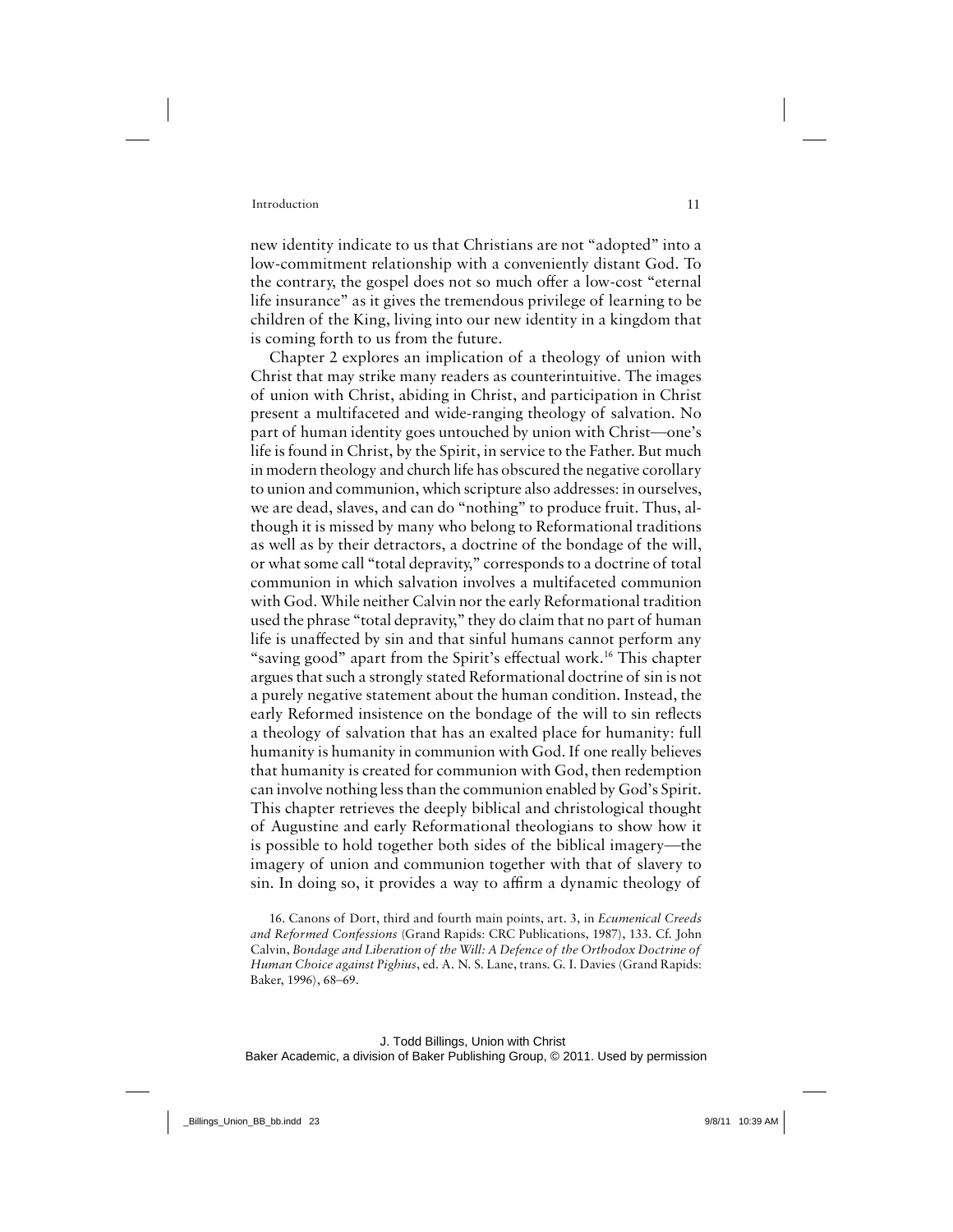union with and participation in Christ, while taking very seriously the effects of the fall.

Chapter 3 builds on the previous chapter, adding a second counterintuitive implication to union with Christ: the incomprehensibility of God. As we will note in chapter 2, a theology of union with Christ speaks about oneness, union and participation in Christ, union and communion with God, empowerment and communion by the Holy Spirit. At times, scripture even uses the image of marital sexual union to describe this mystery. On the one hand, it may seem that Western Christian culture—where Christian contemporary music and praise songs are often based on romantic ballads, and young adults are encouraged to wear chastity rings and consider themselves to be "dating Jesus," with "flowers, love notes," and all the trimmings— has a great deal of understanding of this language of union.17 However, this rendering of communion, intimacy, and union can turn God-the-lover into someone less than God: while a sense of closeness and oneness with God is desired, the God with whom this is desired often doesn't have much "otherness." This is not the Alpha and the Omega, not the mysterious, incomprehensible God who comes to us not only as a lover but always as a stranger as well. This chapter argues that for the language of union with God to function properly, one needs a robust apophatic (negative) theology with a strong sense of the incomprehensibility of God. Ironically, in the hands of Calvin and Bavinck, a thoroughgoing doctrine of divine incomprehensibility does not undermine the language of union and communion; rather, it makes it possible to sustain such language. For those united to Christ in close communion with God, God always remains mysterious, other—God remains God, rather than an idol carved from the technology of romance in Western culture. Calvin and Bavinck show us a path for recovering a key truth that has been obscured in the modern West: a proper construal of God's mystery is vital in affirming the possibility of communion with God.

17. For example, one author writes, "There's nothing weird about thinking of Jesus like your greatest romantic interest, even if you're a guy. He wants that kind of intimacy with you so that he can win your heart with his amazing, perfect love, and make you ready for the big day when you get to live happily ever after with him. So how do you date Jesus? Here are some ways that work for me, but the sky is the limit for creativity—just like any true dating relationship. The key is to make it spontaneous, personal and a major priority. And then you'll find that he begins showing up for dates—sometimes with flowers, love notes, and rainbows!" Julia Ferwerda, "Dating Jesus: The Single Cure for Loneliness," http://www.crosswalk.com/singles/11567469/.

12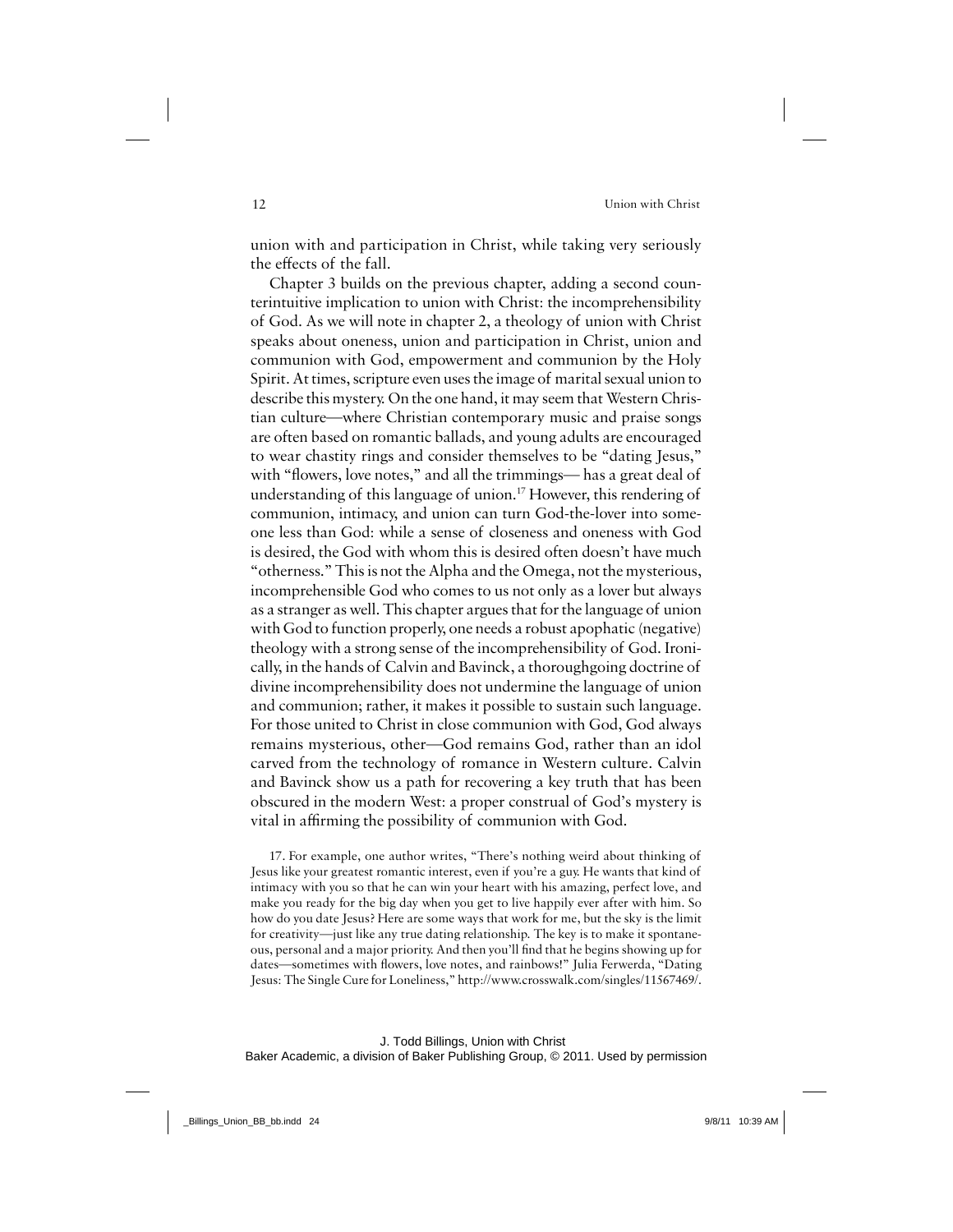Chapter 4 considers the relation of justice to the gospel in Western Christianity, a relation that has long been a point of confusion and contention. On the one hand, the religious right has tended to frame justice as an optional add-on to the gospel, a form of extra credit for Christians after they are done with the central activities that relate to salvation. On the other hand, the religious left has tended to emphasize justice in a way that makes human acts of justice synonymous with the gospel itself. A theology of union with Christ provides a third way to relate the gospel to justice, thus avoiding the reductionism of both groups. In a theology of union with Christ, to withhold the calling to justice from the new identity we receive in the gospel is to tear Christ apart—to seek to reject the second dimension of union with Christ (sanctification) while holding to the first (justification). But justice is not exhaustive of the gospel either. Instead, justice is defined by its location in Christ, and the law of love fulfilled in Christ becomes the calling that Christians are to pursue in gratitude. When justice is sought through participation in Christ, the primal purpose of the law is fulfilled, which, according to Calvin, is "to unite us to our God."18 This union with God through the law is enacted in a special way in the Lord's Supper, where believers respond to the presence of Christ with a sacrifice of praise that includes "all the duties of love"—love in the church and loving acts of justice in the world.19 This chapter brings these biblical themes as developed by Calvin into critical dialogue with early Reformed thought and the Belhar Confession. In doing this, I propose a theology in which Christian identity and practice emerge from the Spirit's work through the Lord's Supper, where believers are brought into communion with Christ and Christ's body and are simultaneously empowered to serve the neighbor in need.

Finally, the book concludes with a chapter that considers how a theology of union with Christ offers a corrective to a popular model for ministry that has valuable strengths but is ultimately misguided: the notion of incarnational ministry. Whether in the circles of youth ministry, urban missions, or foreign missions, references to an "incarnational" approach to ministry are widespread. Yet most forms of incarnational ministry are based on the faulty assumption that the incarnation is a model for ministry, such that Christians should

19. *Inst*. 4.18.16.

<sup>18.</sup> John Calvin, *John Calvin's Sermons on the Ten Commandments*, ed. and trans. Benjamin W. Farley (Grand Rapids: Baker, 1980), 39.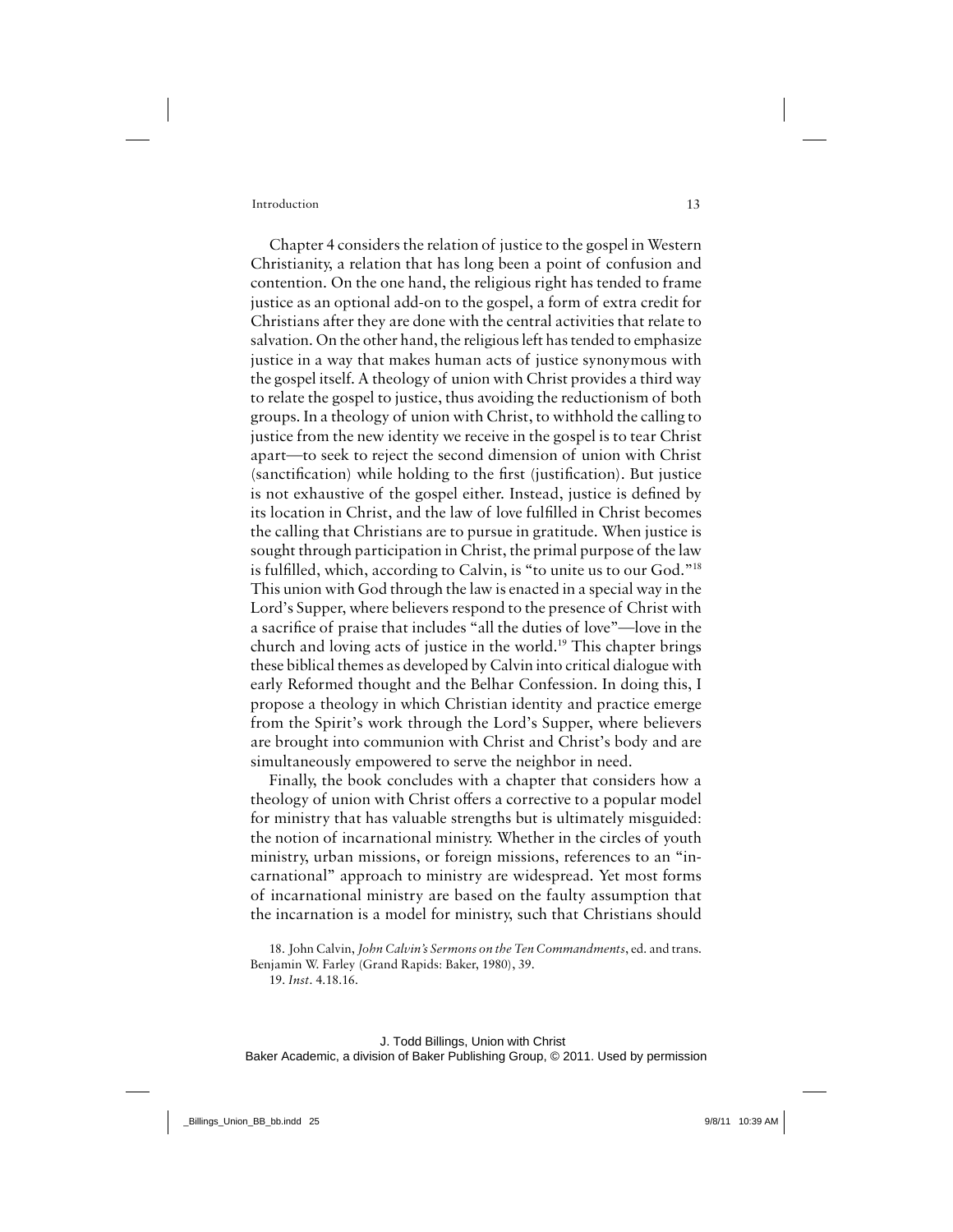imitate the act of the eternal Word becoming incarnate. As chapter 5 seeks to show, there is no biblical support for such a notion. Moreover, this notion obscures a central point in Christology—namely, that the incarnation is a unique, saving event rather than a set of activities that Christians are to copy. But rather than simply criticize an incarnational model for ministry, this chapter seeks to provide an alternative in terms of union with Christ. The ministry outcomes sought through "incarnational ministry" can be realized and refined through seeing that the imperative to have "the same mind" as "Christ Jesus" (Phil. 2:5) fits within Paul's matrix of union with Christ. As ones united to Christ, we participate in the Spirit's ongoing work of bearing witness to Christ and creating a new humanity in which the dividing walls between cultures are overcome in Christ. The good news of union with Christ is that Christians do not have the burden of being redeemers; instead, they belong to the Redeemer and bear witness to the living Christ. A theology of union with Christ provides strong grounds for a relational, culture-crossing ministry that is always pointing beyond itself to Jesus Christ—the sole Redeemer, the unique incarnate Word.

Approached in the ways outlined above, this book offers an exposition of a biblical and Reformational theology of union with Christ, as well as a consideration of how this theology radically contrasts with key dimensions of the operative theologies of contemporary Western Christianity. Union with Christ is an illuminating doctrine. It sheds light on our sentimental capitulation to the cultural idols that are less than God, and it shows the way toward a revitalized life in Christ. In terms of theology, it awakens us from our human-centered "dogmatic slumbers," opening our eyes to a God who is both closer to us and more mysterious than we had ever imagined. In our Christian life and ministry, it displaces the heroic role of our own action while calling us to a life of justice and witness that is shaped and enabled by none other than Jesus Christ. This book provides a biblical and theological entryway for rediscovering the mystery of the Christian life—life in Christ.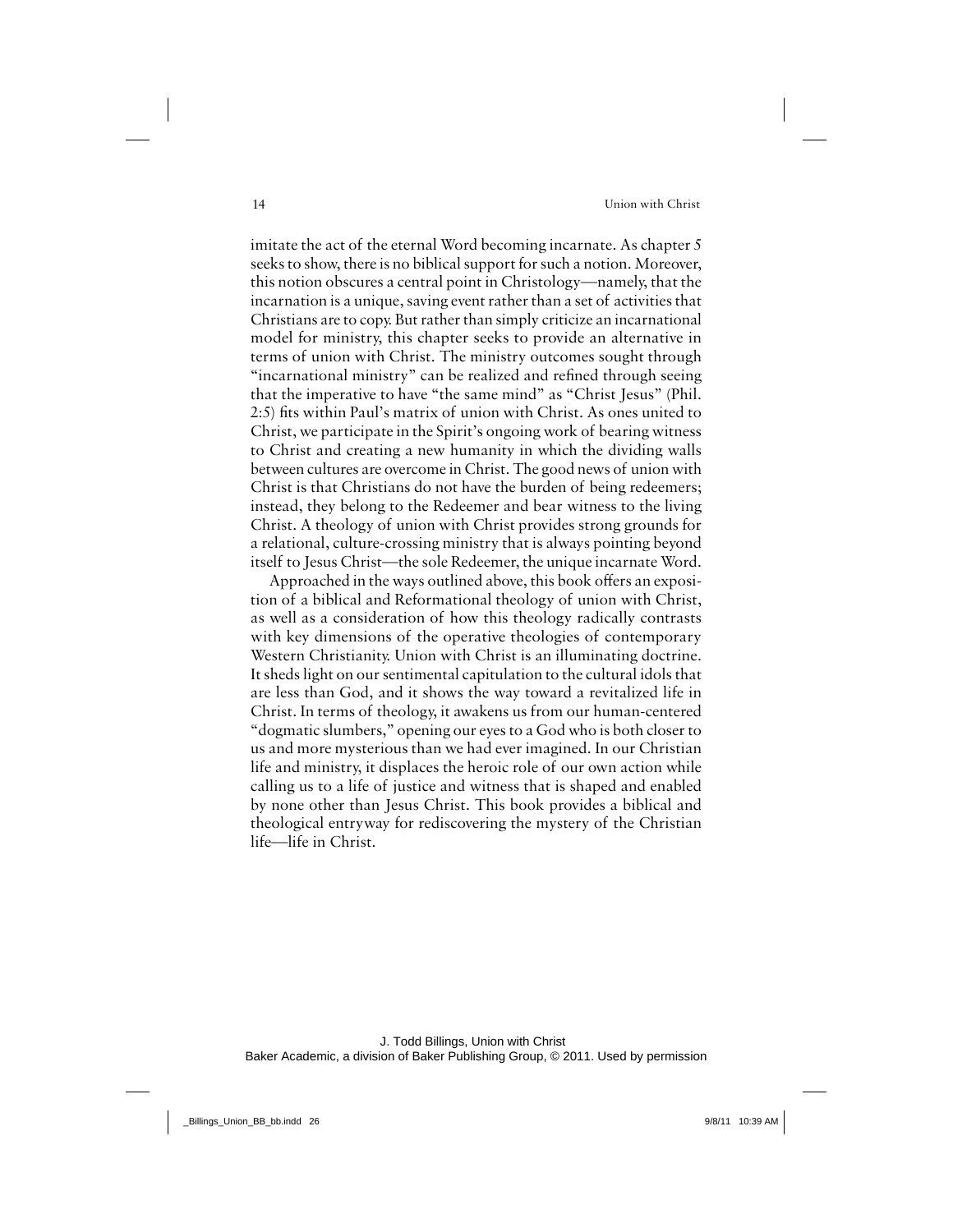### 1 Salvation as Adoption in Christ

### *An Antidote to Today's Distant yet Convenient Deity*

### **Adopted by the Triune God: A Biblical and Countercultural Account of Salvation**

In the course of writing this chapter, my wife and I traveled to Ethiopia to adopt a lovely little girl. We know the country of Ethiopia relatively well, as we both taught in Ethiopia for five months in 2009, and I had spent nine months in Ethiopia earlier in my teaching career. We know that Ethiopia is a wonderful place with beautiful landscapes, welcoming people, and very strong coffee. But it also a country with over four million orphans, according to estimates.<sup>1</sup>

I do believe, as scripture tells us, that we should care for the orphans in the world. "Religion that is pure and undefiled before God, the Father, is this: to care for orphans and widows in their distress" (James 1:27a). Indeed, as chapter 4 in particular explores, Christians should display a special concern for and commitment to those

1. A 2006 UNICEF report put the estimate at 4.6 million, and many estimates since that time are even higher. See Indrias Getachew, "Ethiopia: Steady Increase in Street Children Orphaned by AIDS," http://www.unicef.org/infobycountry/ethiopia \_30783.html.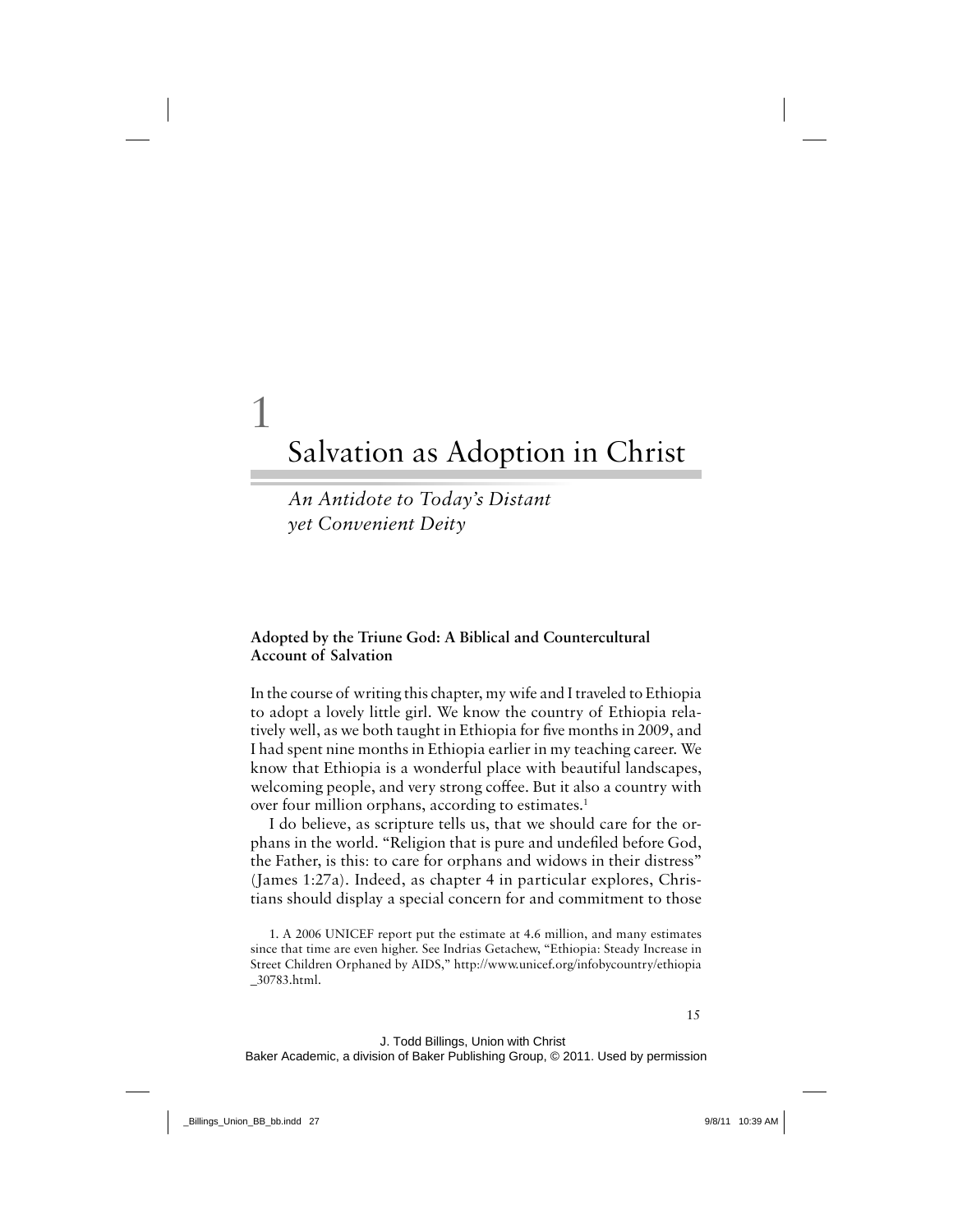in need. But lest pity be our only feeling toward orphans, we should consider that on a different level, all of us are orphans. The God of the Bible has no "natural" or "begotten" children apart from Jesus the Son; all the rest of us need to be adopted. Although there are important differences between the biblical metaphor of adoption and adoption practices today (which we explore below), we should not underestimate the extraordinary power of this biblical analogy: for all of God's people are adopted, both in Israel and in the church (Rom. 9:4; Eph. 1:5). Thus it is good news when Jesus tells us in John's Gospel, "I will not leave you orphaned; I am coming to you" (John 14:18). Instead, through the Spirit, we can be united to Jesus Christ, becoming daughters and sons of God through our union with the one perfect Son of God.

But what exactly is this adoption that we receive? Paul initiates us into this world of adoption in Romans 8. Although by our flesh, or our old self, we are slaves to "the law of sin," the "Spirit of life in Christ Jesus has set you free" (Rom. 8:2). What does this freedom look like? It is freedom to be adopted children of the Triune God. We have been given the Spirit of God, and by the Spirit "Christ is in you." And "all who are led by the Spirit of God are children of God. For you did not receive a spirit of slavery to fall back into fear, but you have received a spirit of adoption. When we cry, 'Abba! Father!'it is that very Spirit bearing witness with our spirit that we are children of God, and if children, then heirs, heirs of God and joint heirs with Christ" (Rom. 8:14–17). In this way, Paul speaks about the drama of adoption that we are caught up into. We are no longer slaves; we are children with an intimate relationship with God. In fact, we don't even pray by ourselves, but the Spirit prays in us words of intimacy— "Abba! Father!"—as those who are in Christ, or "joint heirs with Christ" (8:15, 17).

This image of adoption is key for Paul in speaking about the life of salvation in Christ, as well as the new identity that we enter into in Christ. On the one hand, the Spirit assures Christians that they already belong to God—they can cry out to God as Father, as ones united to Jesus Christ. Yet, as Paul indicates later in the same chapter, this adoption is also a future reality for which "the creation waits with eager longing for the revealing of the children of God" (Rom. 8:19). For "not only the creation, but we ourselves, who have the first fruits of the Spirit, groan inwardly while we wait for adoption, the redemption of our bodies" (Rom. 8:23). We are adopted children of God, able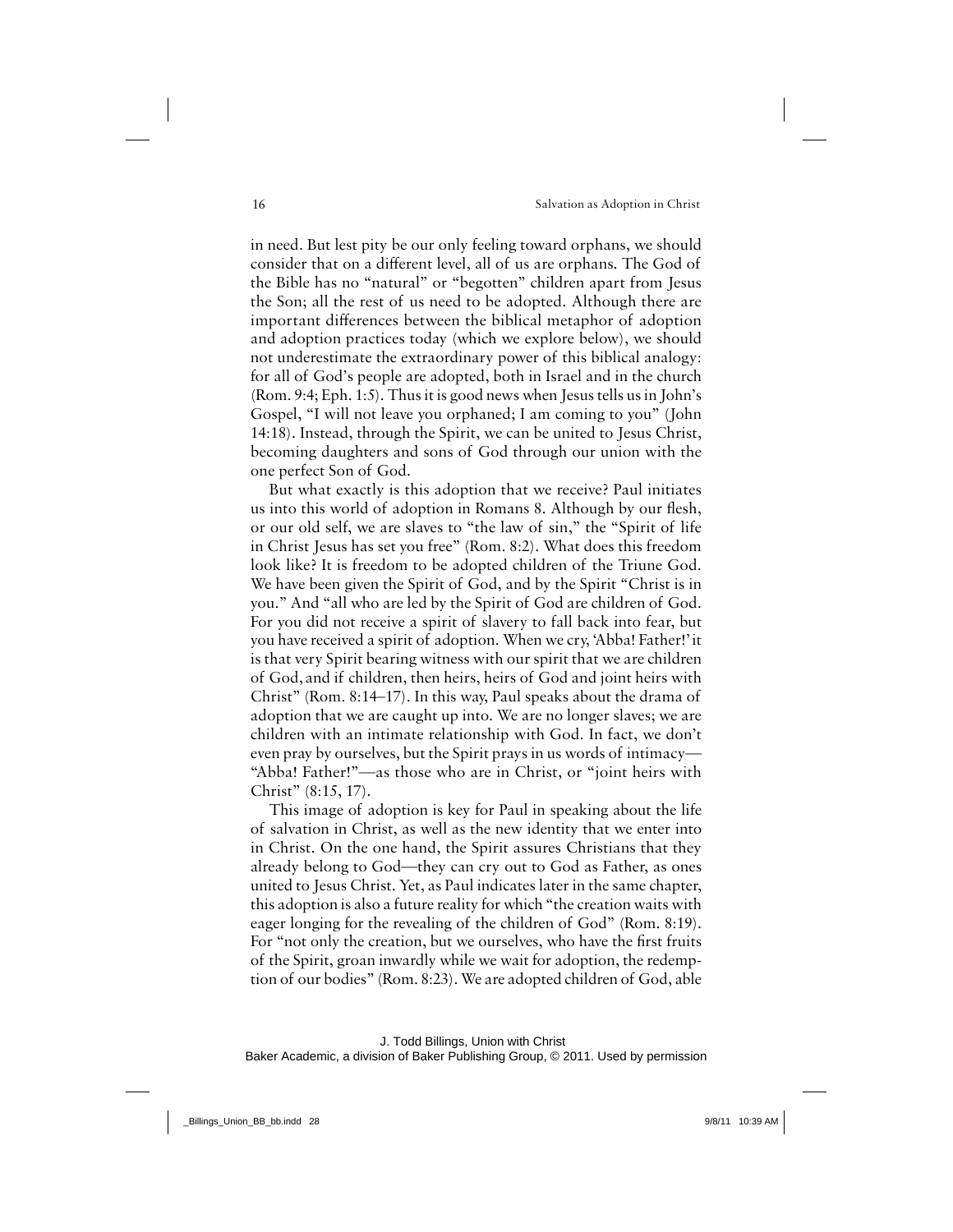to pray to the Father by the Spirit, yet even this is a foretaste of the consummation of adoption for which the creation groans and waits.

But maybe this just sounds like pious God-talk. What, really, *is* so significant about adoption? To get a sense of how radical the message of adoption is, I will adapt a parable from Danish philosopher and theologian Søren Kierkegaard.2

Imagine a day laborer living in a great kingdom. The day laborer "never dreamed . . . that the emperor knew he existed, who then would consider himself indescribably favored just to be permitted to see the emperor once, something he would relate to his children and grandchildren as the most important event in his life." But suppose the emperor did something unexpected: "If the emperor sent for him and told him that he wanted him for his son-in-law: what then? Quite humanly, the day laborer would be more or less puzzled, self-conscious, and embarrassed by it; he would (and this is the humanness of it) humanly find it very strange and bizarre . . . that the emperor wanted to make a fool of him, make him the laughingstock of the whole city."3

In this parable, the day laborer working in the countryside recognizes the high and exalted place of the emperor. An occasional encounter with the emperor would be delightful—enough so that the laborer could keep his own comfortable life, keep his friends, keep his identity, yet have it embellished by the honor of the emperor. "A little favor—that would make sense to the laborer."4 But what if the emperor wants to make him his own son? The prospect of adoption in this sense is an offense. It is *too much closeness*—it is the sort of closeness that requires giving up one's own identity. Yes, it is a high and exalted place to be the child of the emperor, the king of the land. But it is too high and exalted—wouldn't he be a laughingstock? Wouldn't he lose all that is precious to him if he were to ascend to be the king's son? In the words of Kierkegaard, the day laborer says, "Such a thing is too high for me, I cannot grasp it; to be perfectly blunt, to me it is a piece of folly."5 It would be wonderful if the king would send him

2. Søren Kierkegaard, *The Sickness unto Death*, trans. Howard V. Hong and Edna H. Hong (Princeton: Princeton University Press, 1980). In the context of *The Sickness unto Death*, Kierkegaard uses this parable to demonstrate that the opposite of sin is faith. Thus, the day laborer must have the courage of faith to accept the emperor's offer.

<sup>3.</sup> Ibid., 84.

<sup>4.</sup> Ibid., 109.

<sup>5.</sup> Ibid., 84.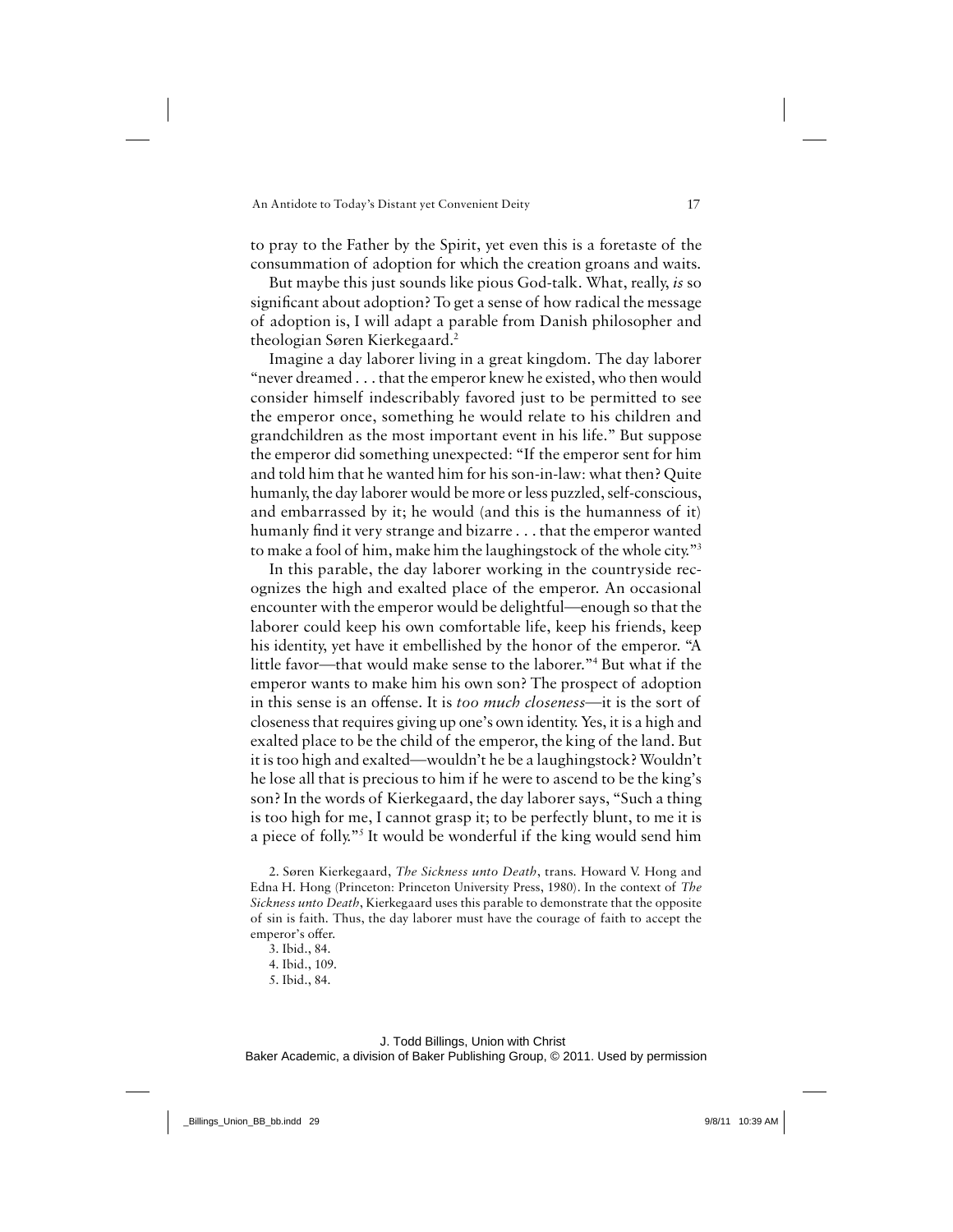some money or a letter to cherish as a relic. But the king is asking for so much more. The king is asking to be more than an accessory to his identity. The king wants his full identity, his entire life—wants him to be exalted, the child of the king.

And so it is with God, the King. Yet adoption by the King is *such*  a radical notion, we resist it. We would rather have the occasional brush of God's presence, or a relic of his solidarity with us, so that God can be an appendage of *our* identity. But God wants more than that; he wants our lives, our adopted identity. By bringing us into the new reality of the Spirit, we can call out to God—Abba, Father as adopted children united to Christ. Yet there are few things more countercultural than this process of adoption—losing your life for the sake of Jesus Christ, to find it in communion with the Triune God.

Although Kierkegaard was not directly commenting on Paul's metaphor of adoption, his parable provides a number of points of illumination. First, Kierkegaard doesn't use the term "adoption," but his parable—about an adult who is called to receive a new identity and inheritance—is similar to Paul's metaphor. Paul only used the metaphor of adoption when he was addressing Christians who were living under Roman law and who thus were familiar with Roman adoption practices.<sup>6</sup> In this ancient Roman context, adoption was generally not about babies and childless couples finding a way to have children. Instead, the adoptees were usually adults, and adoption was first of all a legal arrangement to provide an heir who would receive an inheritance and enter into a new household with all its privileges and responsibilities.7 (Kierkegaard's day laborer feared *both* the privileges and the responsibilities of being a child of the king!) "Adoption," or *huiothesia* (the term Paul uses), is a legal or forensic term in the sense that it refers to the transfer from one family into another. In the ancient world, this legal arrangement gave an adopted son all the rights of a natural son.<sup>8</sup> It was initiated by the head of the family, the *paterfamilias*, and it was customary for this father to affectionately receive the adopted son as a part of his new family.<sup>9</sup>

In light of this ancient background, biblical scholars have made the case for Paul using the term *huiothesia* as a metaphor for salvation

<sup>6.</sup> See Trevor J. Burke, *Adopted into God's Family: Exploring a Pauline Metaphor*, New Studies in Biblical Theology (Downers Grove, IL: IVP Academic, 2006), 60–63.

<sup>7.</sup> Ibid., 66.

<sup>8.</sup> Ibid., 69.

<sup>9.</sup> Ibid., 71.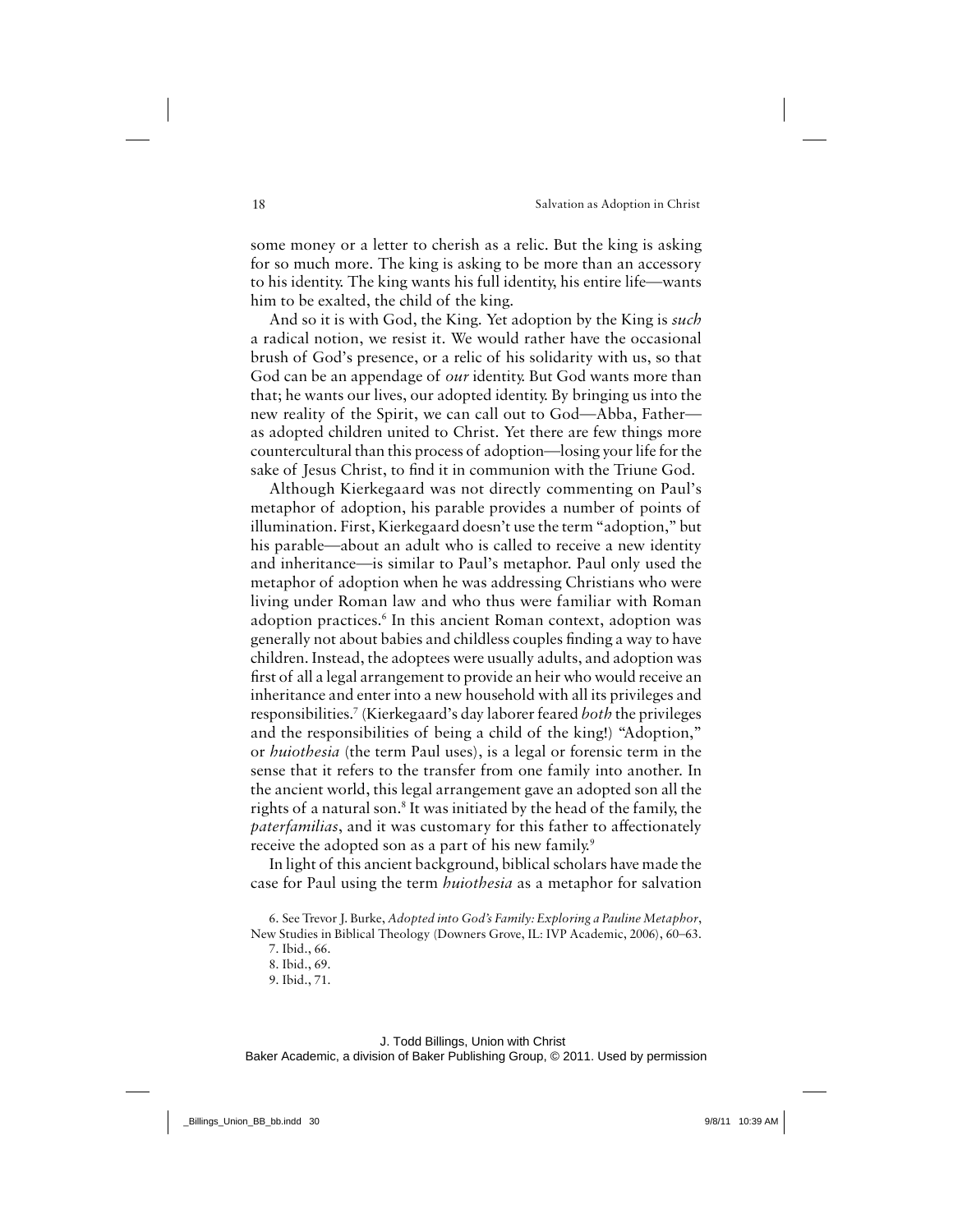with certain parallels to this ancient usage.<sup>10</sup> This does not mean that Paul uses the term in exactly the same way that it was used for the Roman family, however.<sup>11</sup> For starters, God has no inherent need to make heirs, but he chooses to adopt sinners into his family as a free, divine act of love. In addition, the metaphor takes on theological content in Paul's hands. For Paul, on the most basic level, adoption is the act of being transferred "from an alien family (cf. Eph. 2:2, lit. 'sons of disobedience') into the family of God."12

For Paul, the adoption metaphor is deeply trinitarian, for it is initiated by the Father, mediated by the Spirit, and grounded in the person and work of Jesus Christ. For example, in Galatians 4:4–7 Paul grounds the adoption of sons and daughters in the sonship of Jesus Christ, who is sent by the Father, which is testified to in believers by the Spirit. "God sent his Son . . . so that we might receive adoption as children," Paul says. "And because you are children, God has sent the Spirit of his Son into our hearts, crying, 'Abba! Father!'So you are no longer a slave but a child, and if a child then also an heir, through God." In this way, salvation as adoption is both christocentric—for adoption occurs only in Christ, as a subordinate sharing in his sonship—and trinitarian. The adopted child of God encounters a loving Father through the Spirit's crying, "Abba! Father!" which all occurs in Christ—and so the adopted one is an "heir" of God, united to the Son.

While the metaphor of adoption begins as a legal act, it does not end there: it ends with membership in the household of God (Gal. 6:10; Eph. 2:19), with a calling to act into the reality of this new identity. God's legal act of adopting into the family of God results in a new identity, in an eschatologically conditioned way. Thus, when we are given an identity in Christ, we are called to live into it. For example, the doxological opening of Ephesians 1 says that God "destined us for adoption as his children through Jesus Christ" (v. 5). As the blessings of being in Christ are unfolded in the following verses, Paul returns to the language of adoption and inheritance—that "in Christ we have also obtained an inheritance, having been destined according to the

10. For an overview of the literature on this point, see ibid., 46–71.

11. On areas of disanalogy between its ancient usage in the family and Paul's theological usage, see Ernest Best, *Ephesians*, International Critical Commentary Series (Edinburgh: T&T Clark 1998), 125. Richard Longenecker emphasizes the way in which the immediate theological context for each usage of the term "adoption" is decisive for its meaning. See Longenecker, *Galatians* (Dallas: Word, 2002), 172.

12. See Burke, *Adopted into God's Family*, 27.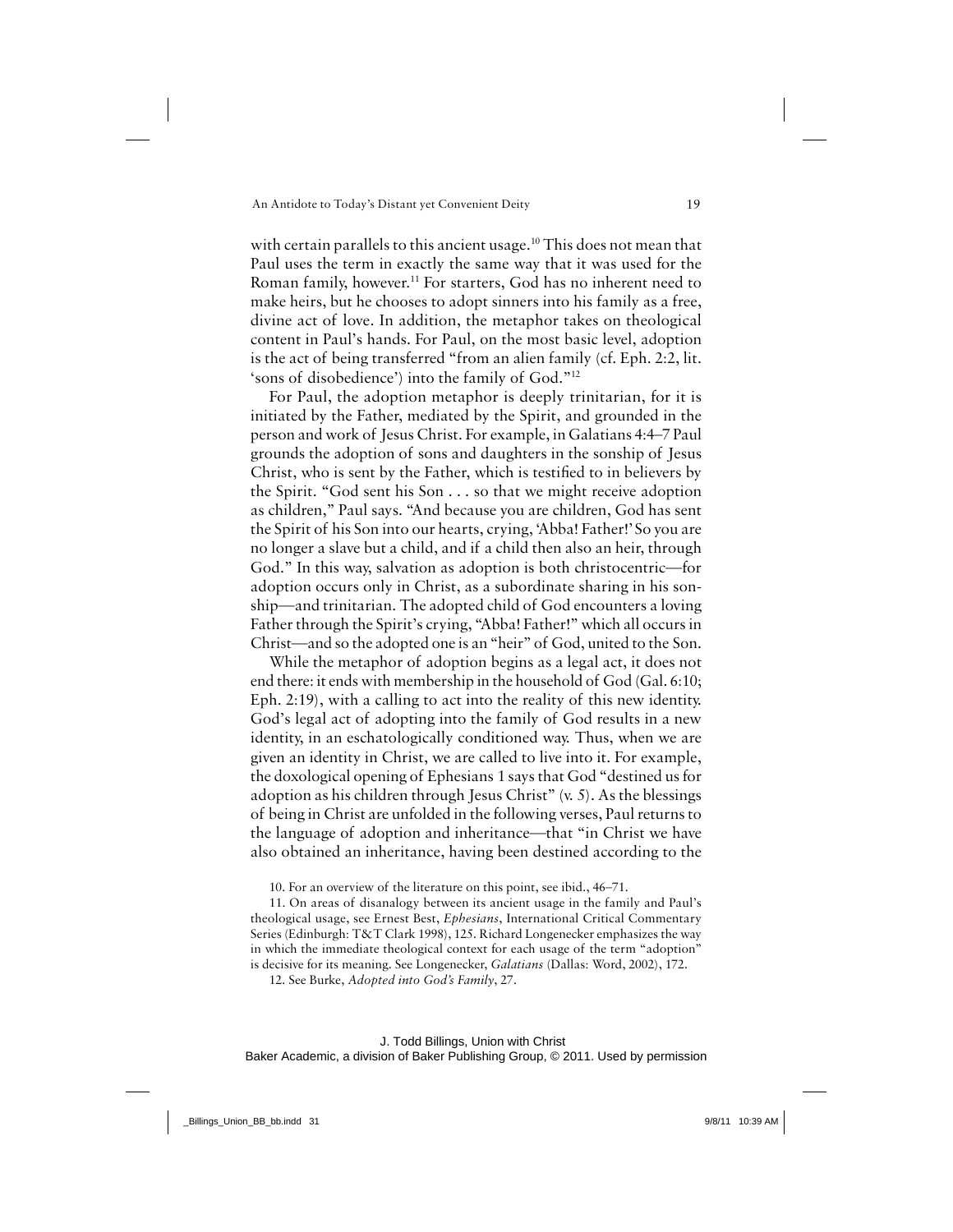purpose of him who accomplishes all things according to his counsel and will, so that we, who were the first to set our hope on Christ, *might live for the praise of his glory*" (1:11–12, emphasis added). This new identity of one belonging to a new family in Christ is sealed by the Spirit in the verses that follow: "In him you also . . . were marked with the seal of the promised Holy Spirit; this is the pledge of our inheritance toward redemption as God's own people, to the praise of his glory" (1:13–14). The adopted identity in Christ, sealed by the Spirit, leads to living "for the praise of his glory" (1:12), but also provides the ground for numerous ethical exhortations in Ephesians: the call to unity (4:13); to prayer (6:18); to speaking and living the truth in Christ (4:15, 21, 25; 6:14); to living in "love" rather than in anger, malice, and bitterness  $(4:21-5:1)$ .<sup>13</sup> All of these exhortations are to reflect the behavior of those who have been conferred a new adopted identity in Christ and who seek to live into this inheritance received as children of God in Christ.

In contrast to some theologians who have associated adoption only with justification, Paul's overall usage of the adoption metaphor describes both the legal dimension of being transferred into God's family and the transformative dimension of growing in God's family. By associating adoption only with justification, theologians have sometimes tended to emphasize the legal at the expense of the transformative side of adoption. Trevor Burke has criticized certain Reformed scholastic thinkers, in particular, for making adoption a subset or benefit of justification without recognizing its distinct meaning.14 While Burke makes a good point, I suspect some of the reason for the confusion comes from the following: Theologians have often spoken about the act of *becoming adopted* as a forensic act, which is a valid point (as Burke agrees). But the forensic sense of becoming adopted does not exhaust the meaning of Paul's metaphor, because the result of that act is that one is adopted to be a son or daughter of God, placed in the security of God's family, and given a new identity to live into in an eschatologically conditioned way. Some theologians have thus been too quick to assume that the meaning of "adoption" is exhausted by the act of *becoming* adopted. Significantly for this chapter, however, this is not a mistake that John Calvin makes. Calvin uses the image

14. Burke, *Adopted into God's Family*, 23–26.

<sup>13.</sup> See Andrew T. Lincoln, *Ephesians*, Word Biblical Commentary (Dallas: Word, 2002), 19.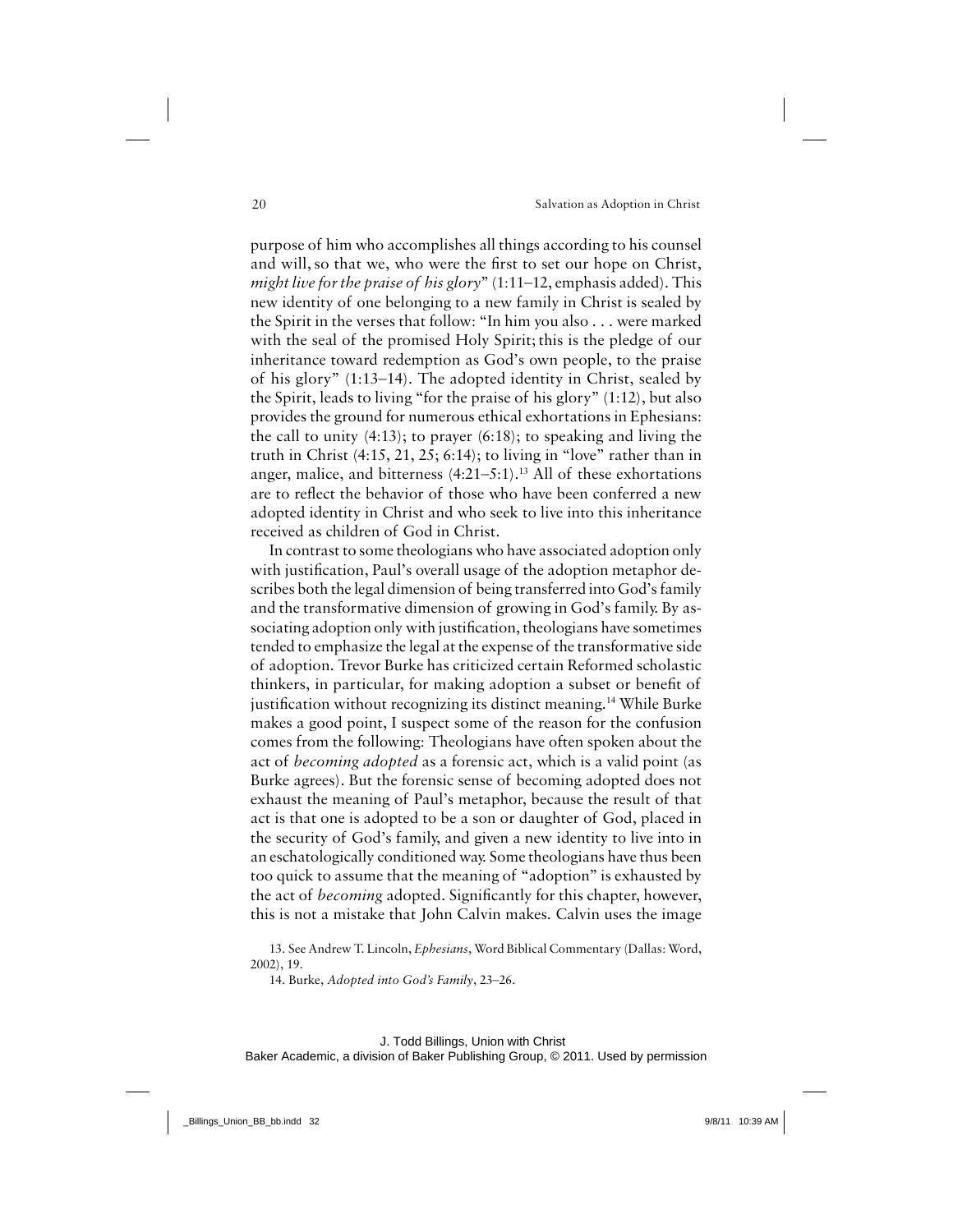of adoption as a way to describe the double grace of justification *and* sanctification received in union with Christ. Calvin understood that as an image for salvation, the act of becoming adopted is a legal, forensic action, but it has another dimension as well: as an image for the way Christians are to act as children of the Father who promises "to nourish us throughout the course of our life."15 Indeed, the Spirit gives new life, displayed in love of God and neighbor, which "shows that the Spirit of adoption has been given to us (cf. Romans 8:15)."16

In giving this exposition of Paul's metaphor of adoption for salvation, I am not claiming that it is the only or the most significant soteriological term for Paul's theology of union with Christ. But it is a metaphor that is important yet often neglected. In particular, it highlights the radical character of life in Christ as a change in identity, as being conferred a new identity in Christ as children of God—filled with the Spirit, united to Christ, and given access to the Father in God's household. Like the day laborer in Kierkegaard's parable, it is a biblical metaphor that shows us an astonishing state of affairs: the high King, the Lord of the universe, desires for us to be his adopted children. Thus, while God is holy and transcendent, he is not at a convenient distance. God's gracious, loving call is, in fact, a threat to our autonomy, our deep and pervasive strategies to keep hold of our lives rather than losing them for the sake of Jesus Christ.

### **God at a Convenient Distance: Today's Cultural Deism as a Contrast to Salvation as Adoption**

Recently, a series of studies confirmed just how countercultural this notion of salvation as adoption is. The results of these studies are compiled in two books, *Soul Searching* and *Souls in Transition*. 17 These

15. *Inst.* 4.17.1. In this section, Calvin goes on to explain that the Lord's Supper is a key source of nourishment provided for God's children.

16. *Inst.* 3.14.18. This example from Calvin, in particular, applies Paul's image of adoption to sanctification. For more on Calvin's theology of adoption in terms of the double grace, see J. Todd Billings, *Calvin, Participation, and the Gift: The Activity of Believers in Union with Christ*, Changing Paradigms in Historical and Systematic Theology (Oxford: Oxford University Press, 2007), 105–16.

17. Christian Smith, *Soul Searching: The Religious and Spiritual Lives of American Teenagers*, with Melinda Lundquist Denton (New York: Oxford University Press, 2005); Christian Smith, *Souls in Transition: The Religious and Spiritual Lives of Emerging Adults*, with Patricia Snell (New York: Oxford University Press, 2009).

Baker Academic, a division of Baker Publishing Group, © 2011. Used by permission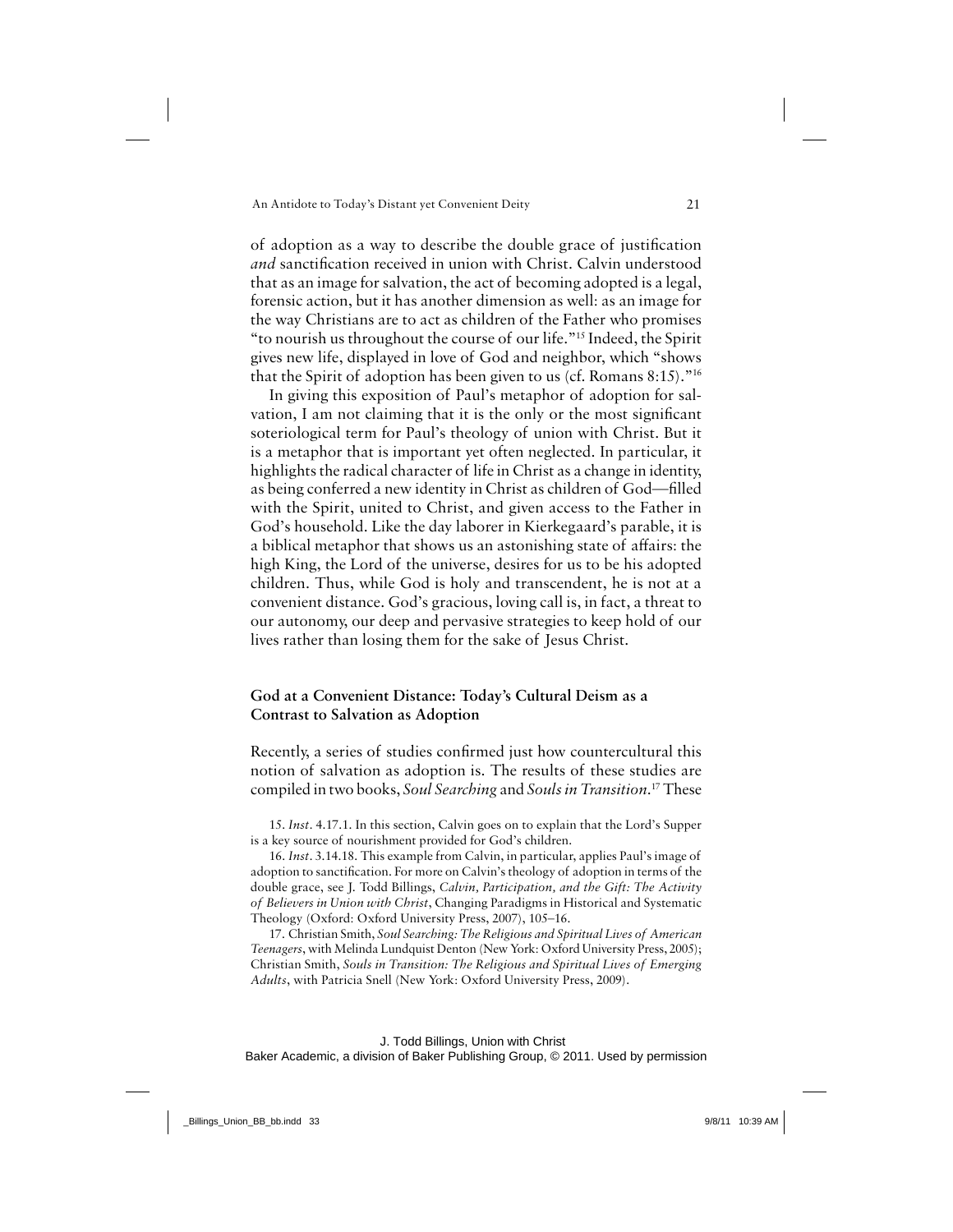are the most comprehensive studies of the religious beliefs of American teens and young adults ever conducted. While all sorts of religious groups were surveyed, both statistical analysis and in-depth interviews revealed that a common theology was functional for the vast majority of American teens, regardless of their religious tradition. It is what we might call an "American theology" or a "cultural theology" that can be summed up by the phrase "moralistic therapeutic deism" (MTD) and the following creed:

- 1. A God exists who created and orders the world and watches over human life on earth.
- 2. God wants people to be good, nice, and fair to each other, as taught in the Bible and by most world religions.
- 3. The central goal of life is to be happy and to feel good about oneself.
- 4. God does not need to be particularly involved in one's life except when God is needed to resolve a problem.
- 5. Good people go to heaven when they die.18

What emerges from this functional creed? Tragically, it is not a biblical notion of salvation as adoption. Rather, to begin with the D of MTD, the God we encounter here is a deistic God. This God created and ordered the world but now stands back at a distance, except when there is a crisis. While some who were surveyed may believe that God gave us his Son and adopted us by his Spirit, these beliefs are not mentioned: they are crowded out, made unimportant in relation to the other convictions expressed in the MTD creed. Why? Because on a deeper level, they think we have no need for a mediator—our sin has not alienated us from God. Instead of forgiveness and communion with God, the purpose of religion is therapeutic (the T of MTD): religion should help us be happy and feel good about ourselves. How does it do this? By helping us make decisions, because God wants people to be good, nice, and fair (thus the M: moralistic). Note that there is no particular need for a holy God to bestow grace upon sinners since people are basically good already and will go to heaven if they play by the rules. We are not orphans; there is no need for a new identity in Christ. Such is the assumption of MTD.

18. Smith, *Soul Searching*, 162–63.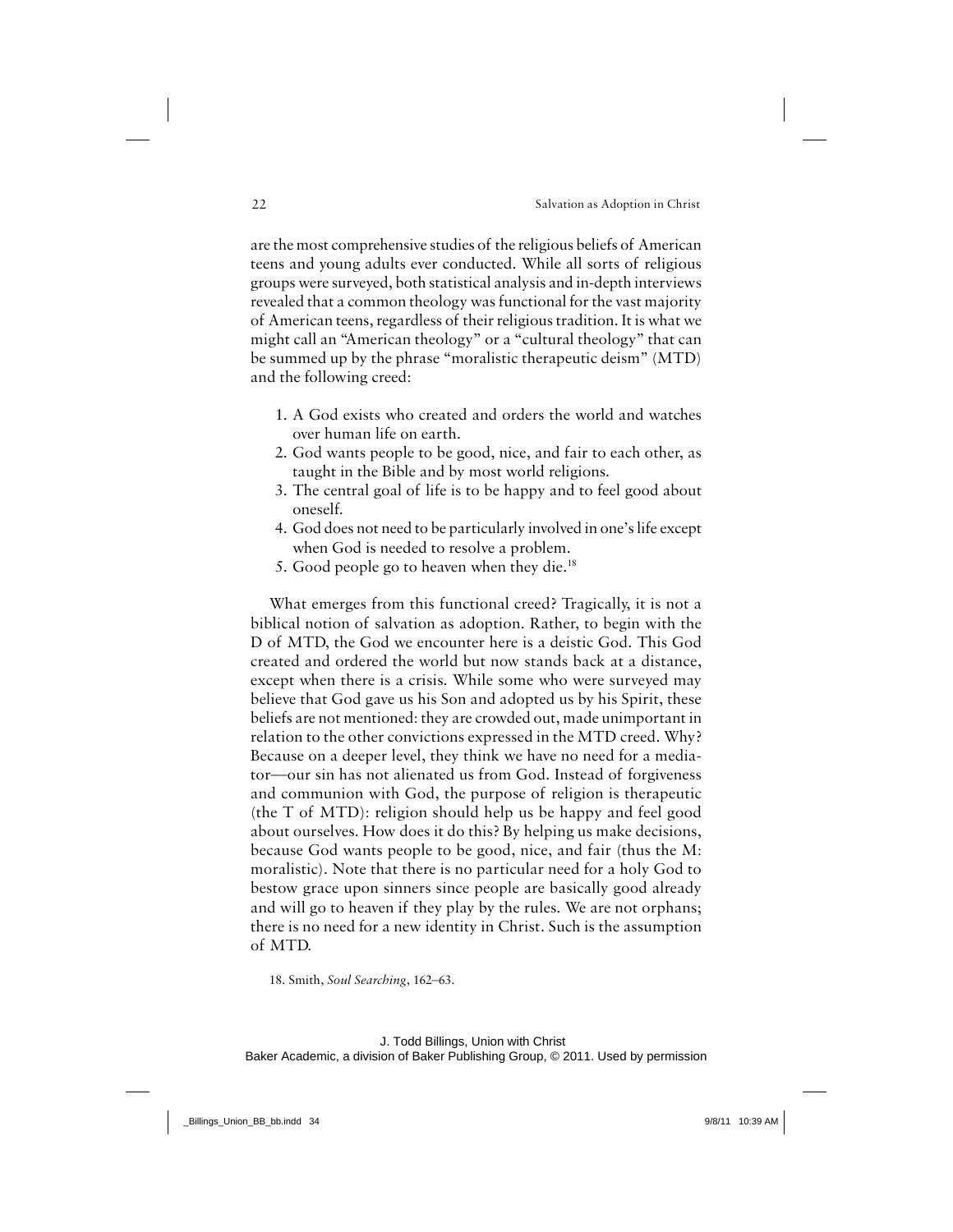In a major follow-up study to *Soul Searching*, *Souls in Transition* examined the beliefs of eighteen- to twenty-three-year-olds, labeled "emerging adults." To a certain extent, we still see the characteristics of MTD. Most emerging adults assume that they are the master of their life, their identity, their religion. "They as individuals can determine what is right, worthy, and important. So they themselves can pick and choose from religion to take or leave what they want."19 No religious tradition per se is needed for this process. At most, one may need to pick and choose the good verses from the Bible, leaving behind "the crazy parts," as one emerging adult expressed to me.

But *Souls in Transition* also reveals a breakdown of MTD, what amounts to a crisis for many emerging adults. In moving from the teenage years to young adulthood, emerging adults begin to sense that they are not free and self-made after all, that they may even be slaves, as the apostle Paul suggested (Rom. 6–7).

Emerging adults are determined to be free. But they do not know what is worth doing with their freedom. They work very hard to stand on their own two feet. But they do not really know where they ought to go and why, once they are standing. They lack larger visions of what is true and real and good. . . . Many know that there must be something more, and they want it. Many are uncomfortable with their inability to make truth statements and moral claims without killing them with the death of a thousand qualifications. But they do not know what to do about that, given the crisis of truth and values that has destabilized their culture. And so they simply carry on as best they can, as sovereign, autonomous, empowered individuals who lack a reliable basis for any particular conviction or direction by which to guide their lives.<sup>20</sup>

This paragraph describes a crisis of identity. Emerging adults want to believe things, to *be* someone other than just another conformist who capitulates to every social trend. But ironically, emerging adults are often paralyzed from making deep faith commitments because of a social conformity deeper than any particular commitment to God, Jesus Christ, or the Holy Spirit: conformity to the idea that religion depends upon the individual, that it should "remain a personal matter, something an individual may or may not choose to get into because

19. Smith, *Souls in Transition*, 286–87. 20. Ibid., 294.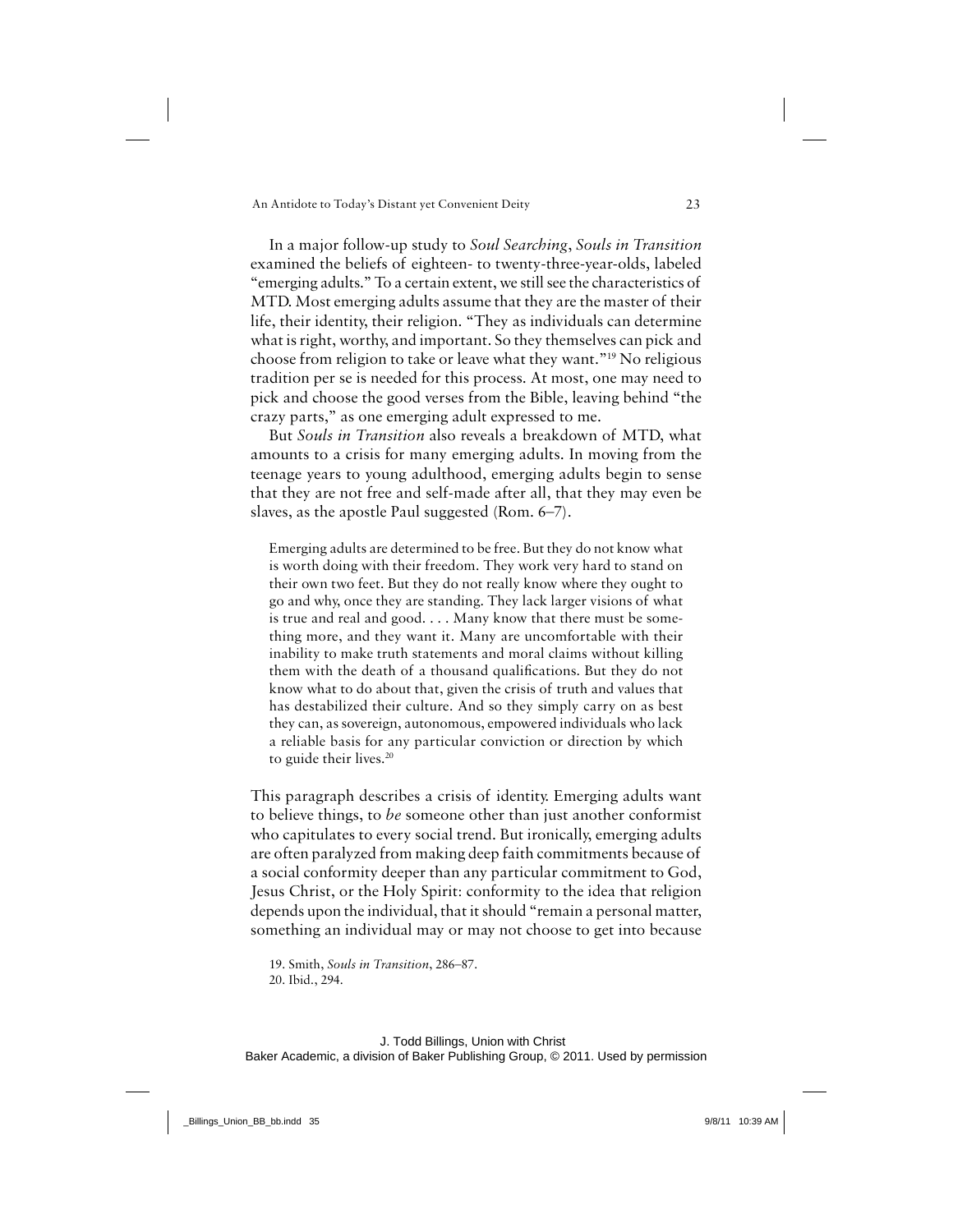it is meaningful to him or her."21 Yet Jesus says, "I am the way, and the truth, and the life" (John 14:6), and he calls his disciples to take up their cross and follow him, to lose their lives for his sake. But this contradicts the deeply held American ideology that strives not only to tolerate all different religious beliefs but also to "keep options open, not to get too committed, to push dealing with religious matters off to some future date."22 Emerging adults want God to be more than a butler, a convenient yet distant deity. Yet, in conformity to the ideologies that reduce faith to a matter of personal preference and fulfillment, their faith has been sectored off, compartmentalized. Faith has been reduced to a necklace one wears as part of a self-made identity rather than a whole new set of clothes one wears—"put[ting] on the Lord Jesus Christ" (Rom. 13:14)—as a new identity found in him.

Emerging adults, in this way, are simply conforming to broader trends in modern Western culture. Paralyzed in a state of indecision, we are enticed by our culture to settle for gods that are actually less than God (what the Bible refers to as "idols"). Our culture tells us to satisfy our longings with money or hookup sex or even our own heroic efforts to "save the world," when only God can satisfy. By conforming to our culture in these ways, we settle for a God who is a lifeguard saving us from occasional mishaps, appearing only when it is convenient. But that is not the living God—Father, Son, and Spirit—the one in whom we should find our new adopted identity. Because we are paralyzed from losing our lives for the sake of Jesus Christ, we end up with idols instead. We can easily say, "yes, we're children of God, and God is happy with us," but we don't think we need a new identity given by God. In doing this, not only do we deny the adoption Paul speaks about, but we also settle for idols rather than the living God.

Against our common cultural assumption, we as sinners, according to scripture, are not bright-eyed, good-natured children of God. Indeed, the only "natural" child of God, as noted earlier, is Jesus Christ. All the rest of us need to be adopted. As Paul says in Galatians, apart from Christ we are slaves—thus we need *adoption* to be children in God's household. "But when the fullness of time had come, God sent his Son, born of a woman, born under the law, in order to redeem those who were under the law, so that we might

21. Ibid., 286. 22. Ibid., 287.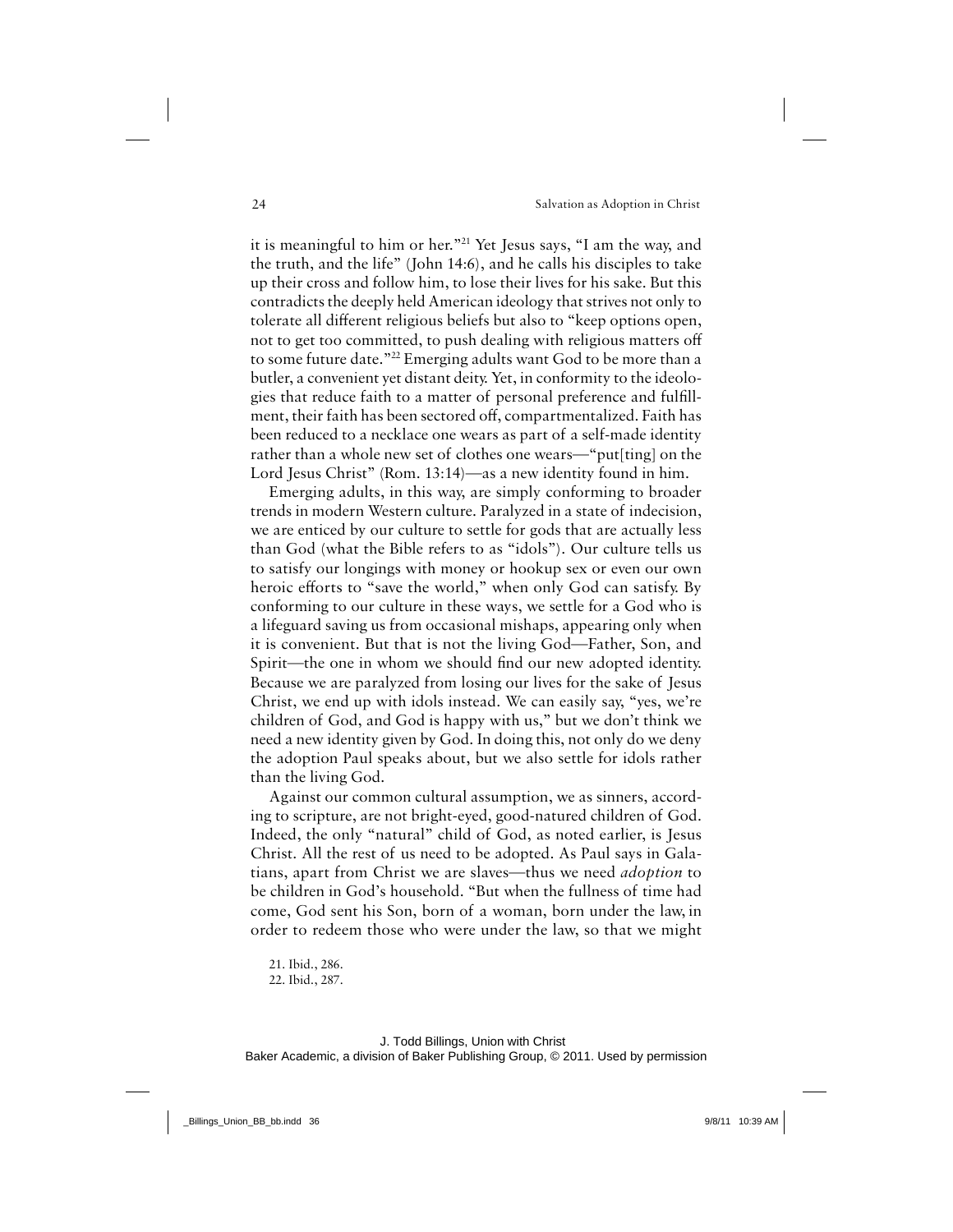receive adoption as children.And because you are children, God has sent the Spirit of his Son into our hearts, crying, 'Abba! Father!' So you are no longer a slave but a child, and if a child then also an heir, through God" (Gal. 4:4–6).

We display our sinful rather than adopted identity through the idols we construct in place of the living God. We feel weak, so we project our need for power onto God. We want solidarity against our enemies, so we construct a God who is always on our side. This human tendency to project idols onto God is widely recognized, even among atheistic philosophers such as Ludwig Feuerbach and Karl Marx. But it is also recognized among theologians such as John Calvin, who writes, "They do not therefore apprehend God as he offers himself, but imagine him as they have fashioned him in their own presumption. When this gulf opens, in whatever direction they move their feet, they cannot but plunge headlong into ruin. Indeed, whatever they afterward attempt by way of worship or service of God, they cannot bring as tribute to him, for they are worshiping not God but a figment and a dream of their own heart."23 Some may think that Calvin, with his critique of idolatry, is being a killjoy by replacing the nearness and familiarity of the idol with a distant deity. But the opposite is the case. One of Calvin's key objections to idolatry is that it makes God too distant, not too close. "For we know that we are accustomed to imagine God absent, except when we have some sensible experience of his presence."<sup>24</sup> Yet God is not absent, even when our idols are absent. Although Calvin believes that we do need physical, sensible signs of God's presence—provided through the sacraments—these are signs whereby God "offers himself" to unite us to Jesus Christ rather than idols that we construct for our own purposes.

In adoption, God comes closer to us than MTD allows. In adoption, our central cultural ideal of being a self-made person is put on the cross. But in adoption, we also enter into the playful, joyous world of *living as children of a gracious Father, as persons united to Christ and empowered by the Spirit*. In the final two sections of this chapter, I want to explore different dimensions of this transformation from slaves who are under the illusion of being autonomous, "self-made persons" to children of God who are united to Jesus Christ.

24. Comm. on Gen. 8:1, CTS. See Heiko A. Oberman, "The Pursuit of Happiness: Calvin between Humanism and Reformation," in *Humanity and Divinity in Renaissance and Reformation*, ed. John O'Malley (Leiden: Brill, 1993), 278n80.

<sup>23.</sup> *Inst*. 1.4.1.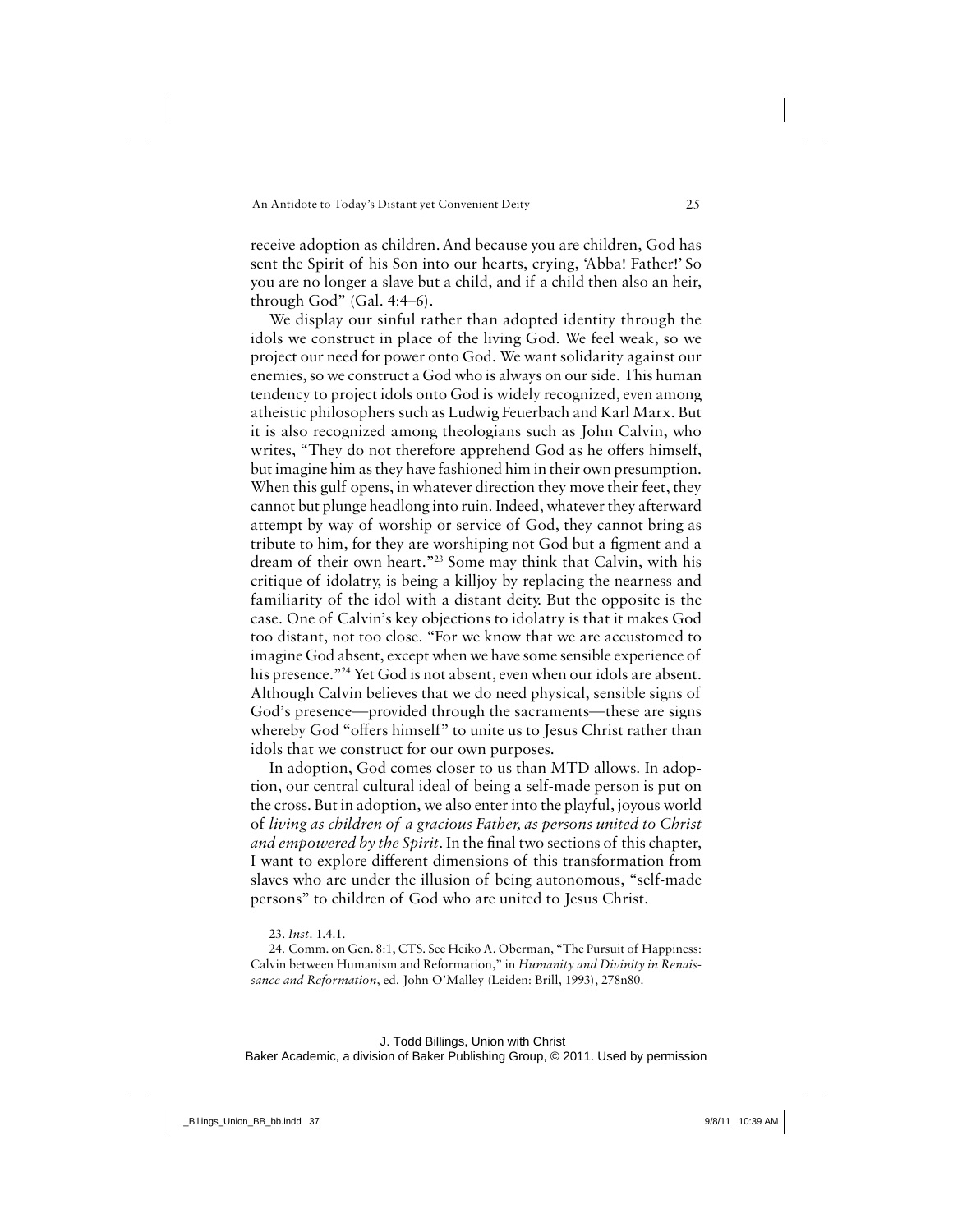### **Learning to Be Children of God: Receiving the Double Grace in Union with Christ**

The life of salvation is not the dull task of trying to be "a good Christian," maintaining cultural conformity with those around us so that we receive "eternal life insurance" for the afterlife. No. The new life of salvation is a journey of nonconformity, a process of learning how to become daughters and sons of the Triune God.

Ironically, even though this is a countercultural process, we don't learn to be children of God by trying really hard or by pulling ourselves up by our bootstraps as individuals. Instead, we enter into a reality created by God's own word where we find our lives not in our own efforts or moral discipline but in Jesus Christ. John Calvin, drawing on the writings of Paul and John, with their emphasis on union with Christ and abiding in Christ, has a helpful exposition of this new identity. Calvin says that this reality of salvation as adoption is that by the Spirit we receive a double grace in union with Christ in his death and resurrection. "Christ was given to us by God's generosity, to be grasped and possessed by us in faith. By partaking of him, we principally receive a double grace: namely, that being reconciled to God through Christ's blamelessness, we may have in heaven instead of a Judge a gracious Father; and secondly, that sanctified by Christ's spirit we may cultivate blamelessness and purity of life."<sup>25</sup> As Calvin makes clear, in union with Christ we receive two distinct yet inseparable gifts: justification, in which we are declared righteous before God as ones who are clothed with Jesus Christ, and sanctification, the gift of a new life, a new creation, which manifests itself in Spirit-empowered gratitude.

In Calvin's account, this double grace of union with Christ moves us from our hardened, self-sufficient slavery to a way of being that is centered in Jesus Christ and freed for eager service to God in the world. The first gift of union with Christ is forensic, which means that it is God's change in decision toward us, like a judge in a courtroom. In defining justification in the *Institutes*, Calvin first describes this legal, courtroom context for the term and then writes, "We explain justification simply as the acceptance with which God receives us into his favor as righteous men. And we say that it consists in the remission of sins and the imputation of Christ's righteousness."26

25. *Inst*. 3.11.1. 26. *Inst.* 3.11.2.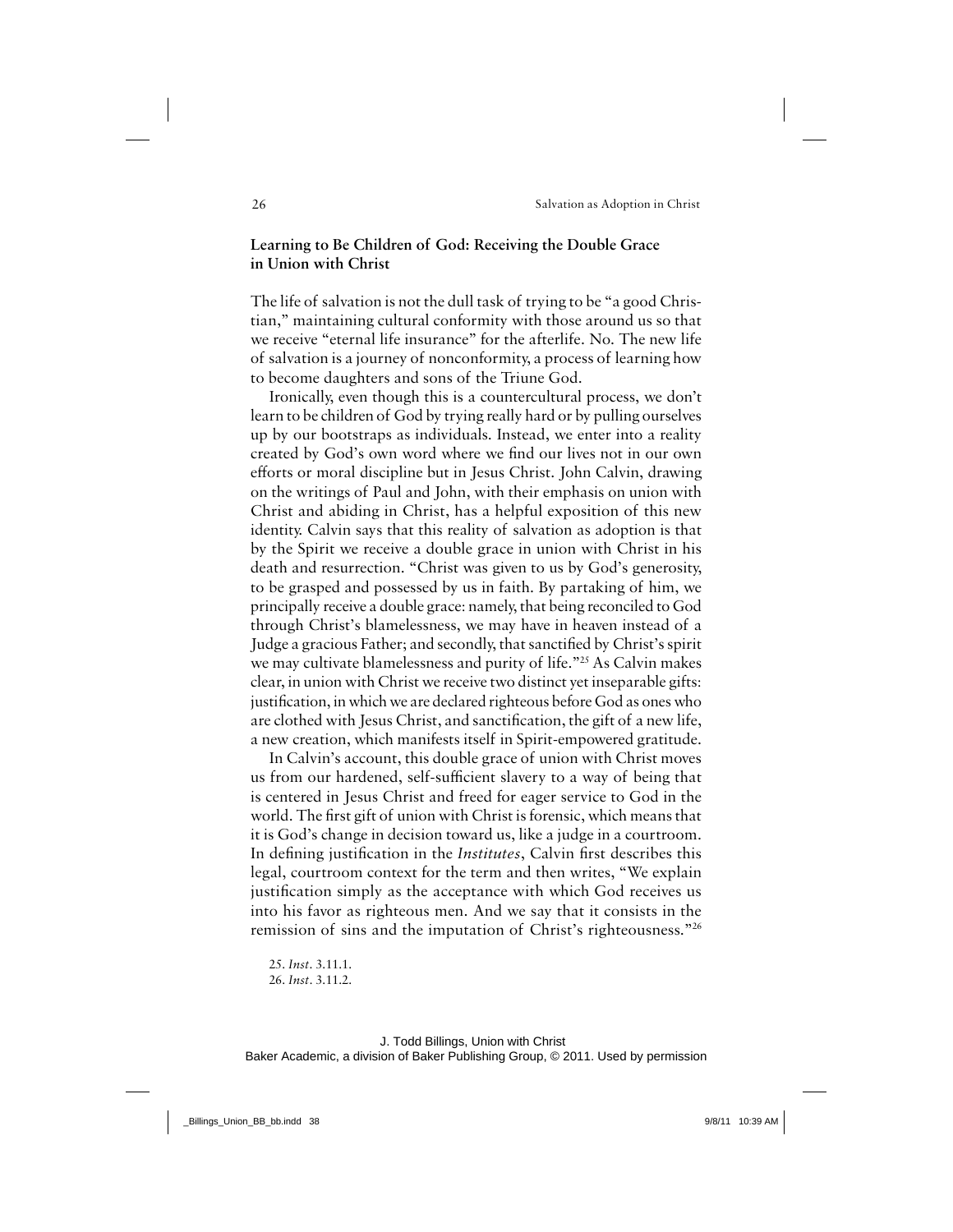Christ's righteousness is imputed onto us: righteousness is credited to our case before God because of Jesus Christ. This may seem to be an impersonal notion, but it occurs amidst our union and closeness with Christ. Calvin says, "Christ, having been made ours, makes us sharers with him in the gifts with which he has been endowed. We do not, therefore, contemplate him outside ourselves from afar in order that his righteousness may be imputed to us but because we put on Christ and are engrafted into his body—in short, because he deigns to make us one with him "27"

Moreover, although adoption should not be the only rubric under which justification is considered,<sup>28</sup> consider how the language of adoption can help to illuminate the role of justification. For any adoption to be valid, in the ancient world as well as our own, the adoptive parents must have *legal rights* to the child. The child cannot just start acting like the child of the new parents. That new relationship is secure only when it has a legal basis. When "forensic" pardon is received in Christ, sinners are acquitted of their guilt and are legally adopted as children. The legal dimension is indispensable—and it is what provides the context for sanctification as a transformative process by the Spirit. Those who are legally pardoned and received into God's family are freed from the "severe requirements" of the

#### 27. *Inst*. 3.11.10.

28. On an exegetical level, this is a fairly obvious point, as the terms "justification" and "adoption" are not identical for Paul. But there is a more subtle issue here as well. One important feature of justification, which advocates of the New Perspective on Paul have pointed out, is the ecclesial level—that justification refers to the (horizontal) process of becoming a member of God's covenant people. That is a true and significant insight. At times, certain authors in the New Perspective on Paul have downplayed the vertical dimension of justification that involves God's forgiveness and acquittal of the sinner. With my emphasis on adoption, some might think that I seek to construe justification in purely ecclesial terms, as entry into the covenant people. But that is not the case. (To make this clear, later in this paragraph I refer to God's forensic act in the following terms: "When 'forensic' pardon is received in Christ, sinners are acquitted of their guilt and are legally adopted as children.") Thus, while inclusion into God's family is an important aspect of justification, Paul's thought requires us to speak of the acquittal of sinners as well. For a brief account of the New Perspective on Paul and its criticisms, specifically in relation to N. T. Wright, see Kevin J. Vanhoozer, "Wrighting the Wrongs of the Reformation? The State of the Union with Christ in St. Paul and Protestant Soteriology," in *Jesus, Paul, and the People of God: A Theological Dialogue with N. T. Wright*, ed. Nicholas Perrin and Richard B. Hays (Downers Grove, IL: InterVarsity, 2011). Vanhoozer seeks to show how the recovery of Paul's metaphor of adoption could be a way to move forward in the discussion between Wright and his recent detractors.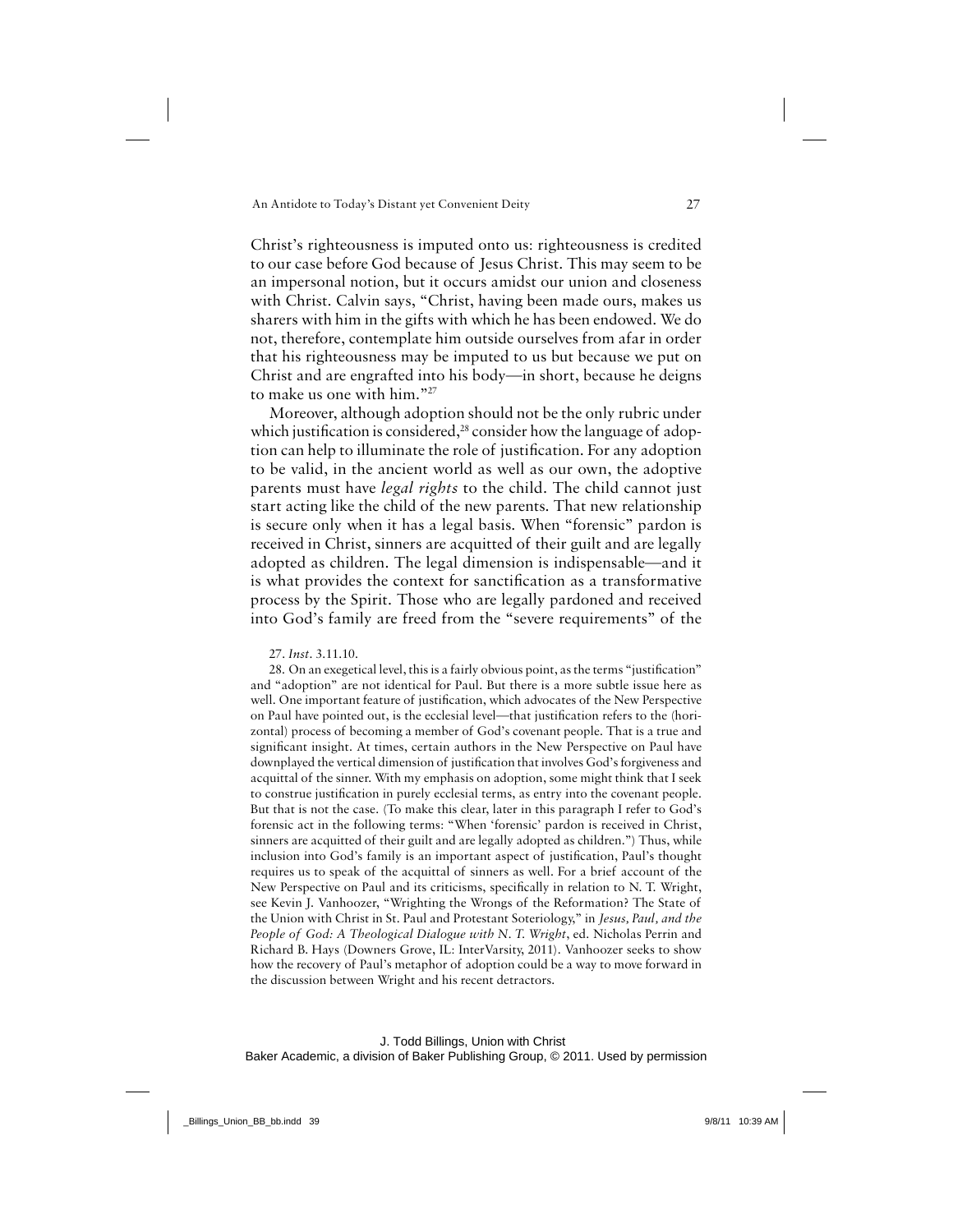law (of which they fall short) so that they can act like children who "hear themselves called with fatherly gentleness by God," Calvin says, and "will cheerfully and with great eagerness answer and follow his leading."<sup>29</sup> Thus, Paul's notion of "justification by faith" fits with adoption, for being "engrafted into Christ through faith" makes one "a son [or daughter] of God, an heir of heaven, a partaker in righteousness," according to Calvin.30 We do not become children of God by striving to please God. We become children of God through embracing Jesus Christ as our righteousness, through putting faith in Jesus Christ, who lived, died, and rose again for our sake. We add nothing to this righteousness of Jesus Christ, which is received as a gift as we lose our old self and find ourselves anew "in Christ" as God's adopted children.

In Calvin's day, many Christians saw their salvation as the product of their own works, similar to MTD today, in which the only righteousness we have before God is through our own works. In contrast, Calvin wants to be crystal clear that our salvation is "not through works," though it is also "not without works," which display the love of God and neighbor in our lives. For "in our sharing in Christ, which justifies us, sanctification is just as much included as righteousness," Calvin says.31 For him, in salvation we receive not only forgiveness (justification) but also new life (sanctification) as a gift. Thus, sanctification is not simply "our response," initiated by our asking "what would Jesus do?" Sanctification, like justification, is a gift that we receive in union with Christ.

Hence, the formal relationship between justification and sanctification is crucial: they are distinct yet inseparable. There is no temporal gap between these two gifts. It is impossible to receive one without the other. Indeed, since both are contained in Christ, "these two which we perceive in him together and conjointly are inseparable."32 To try to acquire God's pardon without entering into the new life given in Christ would be to tear Christ into two—or "rend Christ asunder," in Calvin's words.33 Put in terms of adoption, to separate justification from sanctification would be to accept the legal status of being God's child but to refuse to move to God's house, to call God Father,

29. *Inst.* 3.19.5. 30. *Inst*. 3.15.6. 31. *Inst*. 3.16.1. 32. *Inst.* 3.11.6. 33. *Inst.* 3.11.6.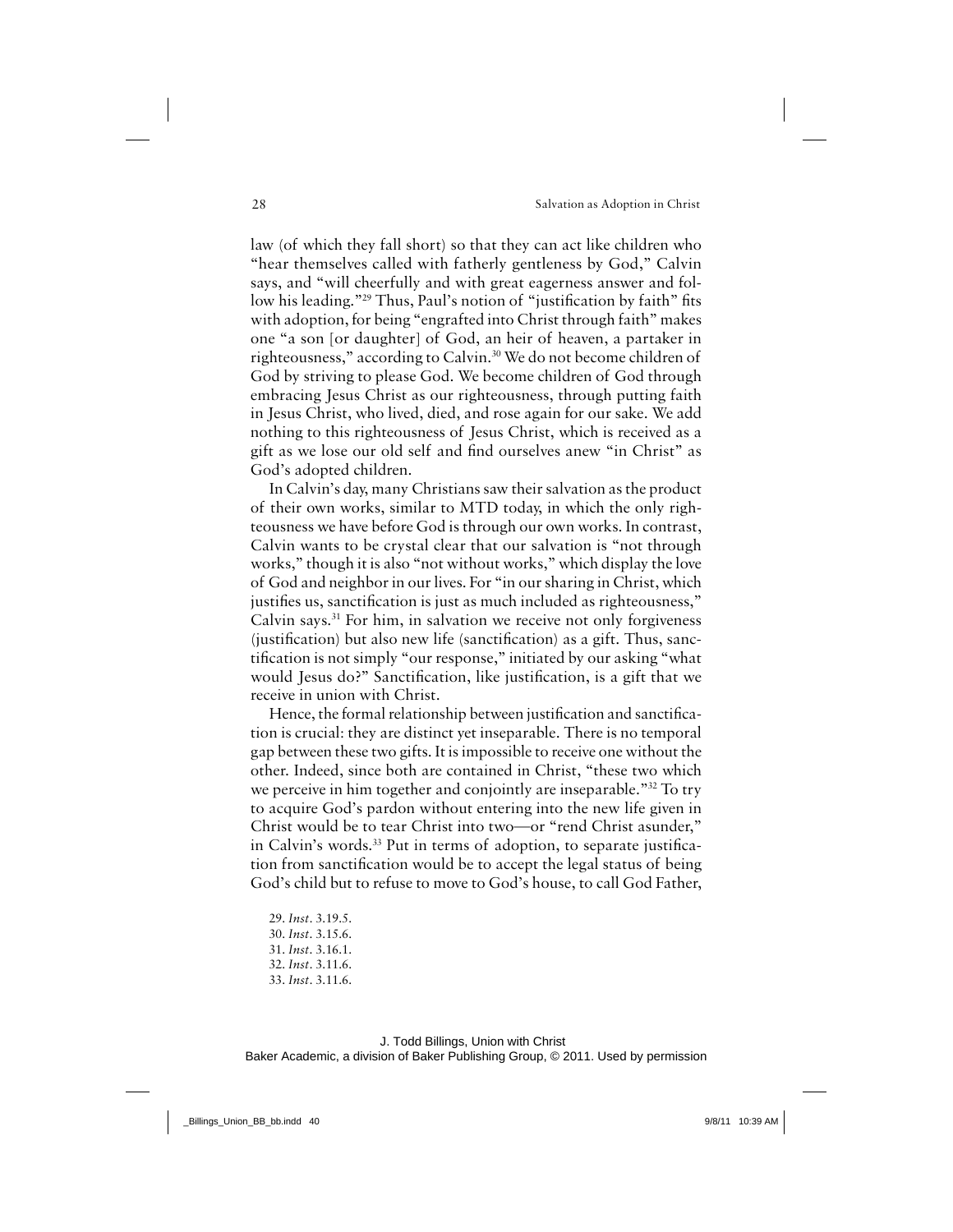and to *act* as an adopted child. In terms of Kierkegaard's parable, it may sound attractive to be legally adopted by the king but to stay in your own home at a distance from the palace, yet to do so would be denying this new relationship of being the king's son or daughter. We need not only adoption into God's family and forgiveness of sins; we need also to learn how to grow into our new identity as adopted children of the Triune God.

There are many concrete ways that God shapes us into our new adoptive identity—through worship, hearing and reading God's word, receiving the sacraments, prayer and fellowship, and service toward those in need. For the sake of space, I will limit my focus to two areas that Calvin expounds: prayer and the sacrament of the Lord's Supper. For Calvin, both of these help us enter into our new identity as God's children by the Spirit's power. And they both have the shape of the double grace received in union with Christ.

In prayer, Calvin says, the first thing one must do is realize that we are "destitute and devoid of all good things," so one must "go outside" of oneself to look to God. Specifically, we must "recognize that whatever we need and whatever we lack is in God, and in our Lord Jesus Christ, in whom the Father willed all the fullness of his bounty to abide so that we may all draw from it as from an overflowing spring."34 This focus on Christ, this hunger for him, is at the root of prayer. Why look to Christ? Because "Christ is the pledge and guarantee of our adoption," Calvin says.<sup>35</sup> In a related way, Jesus Christ is the high priest, one who is praying on our behalf in the holy of holies, at the right hand of the Father. We do not know how to pray on our own. Yet because we belong to Jesus Christ, God's Son, we can enter prayer as God's children—praying "in the name of Jesus," adding our petitions to those of Jesus Christ. This life of prayer in union with Christ is possible only through the Spirit. Indeed, Calvin says, we do not simply exercise our own effort to be adopted children in prayer, for the Spirit is "witness to us of the same adoption, through whom with free and full voice we may cry, 'Abba, Father.' Therefore whenever any hesitation shall hinder us, let us remember to ask him to correct our fearfulness, and set before us that Spirit that he may guide us to pray boldly."36 Left to ourselves, we would fearfully

34. *Inst.* 3.20.1. 35. *Inst*. 3.20.37. 36. *Inst.* 3.20.37.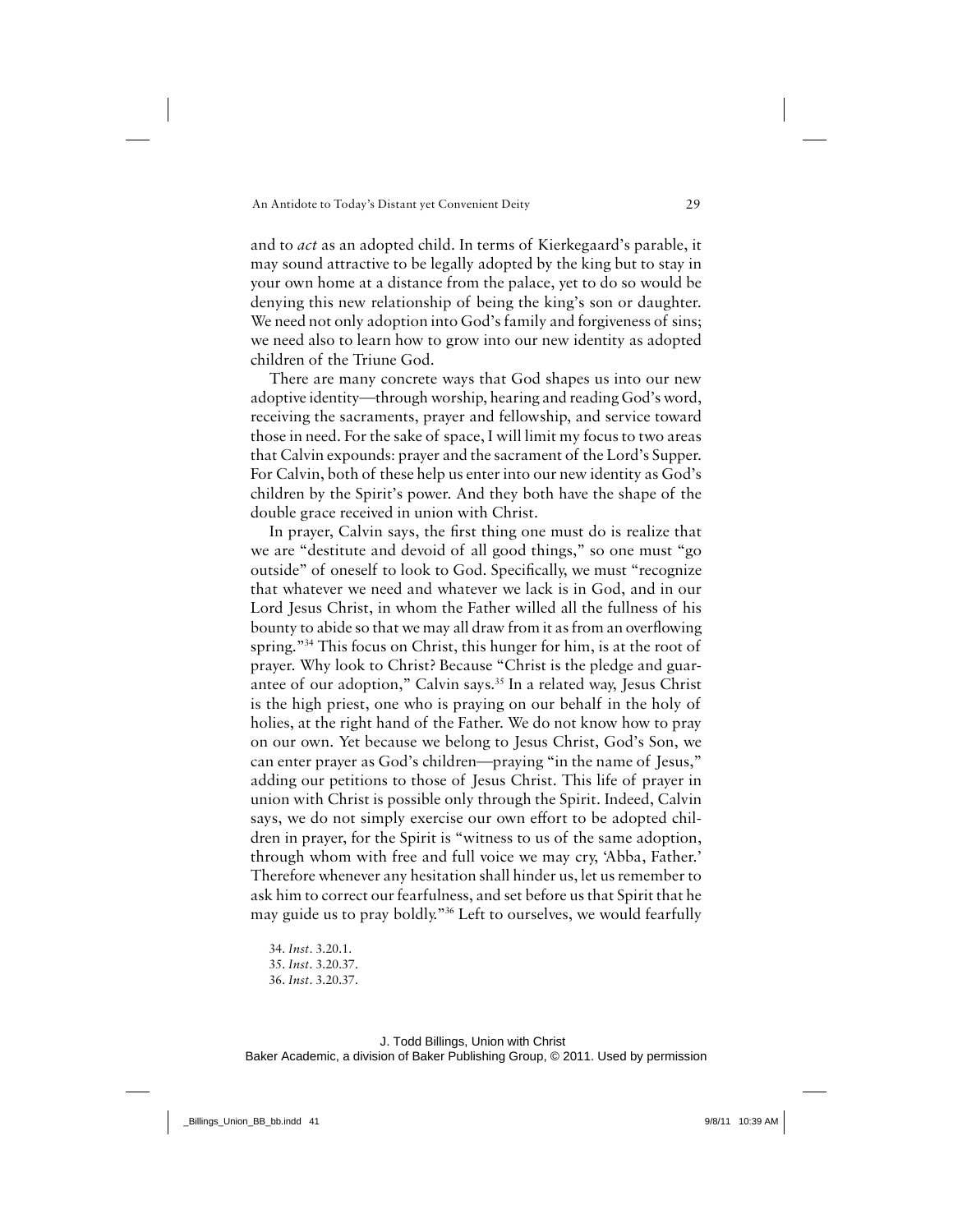resist pouring out our hearts to the King of the land. But the Spirit, the agent of adoption, enables us to do so, revealing a Father who is "gently summoning us to unburden our cares into his bosom."37 Occurring in the context of the double grace of union with Christ, our praying is in light of the indicative—that we *have been* united to Christ (as Paul says in Rom. 6), receiving free, justifying pardon and new life as gifts. Knowing that our righteousness and new life is in Jesus Christ, our consciences are calmed, and we can freely call on God as a gentle Father by the Spirit. And in the process of doing so, we obey God, who asks us to abide in Christ and to act as sons and daughters of the almighty King.

The language of adoption is also central for how Calvin talks about receiving God's word spoken, and also our focus here—God's word made visible through the signs of the bread and cup in the Lord's Supper. From his first sentence on the Lord's Supper in his key work, *The Institutes*, adoption is central for Calvin. "God has received us, once for all, into his family, to hold us not only as servants but as sons."38 As adopted children, we not only obey or serve God; we are first of all *recipients* of the Father's abundant generosity. "To fulfill the duties of a most excellent Father concerned for his offspring," Calvin says, "he undertakes also to nourish us throughout the course of our life. And not content with this alone, he has willed, by giving his pledge, to assure us of this continuing liberality."39 Out of extravagant love for the adopted children who have entered the King's house, God provides a "spiritual banquet, wherein Christ attests himself to be the life-giving bread, upon which our souls feed unto true and blessed immortality," for "Christ is the only food of our soul, and therefore our Heavenly Father invites us to Christ."40

Why is it crucial to rest in the righteousness of Christ our priest in prayer, and to feed upon Christ in word and in the sacrament of the Lord's Supper? Because to become adopted children, we do not simply copy the Son, asking "what would Jesus do?" We are actually incorporated into the Son's own life—that is what union with Christ is. In union with Christ, we receive forgiveness, which enables adoption and new life as adopted children, by the Spirit's power. You can't become an adopted child of God by trying really hard to be one—by

37. *Inst*. 3.20.5. 38. *Inst.* 4.17.1. 39. *Inst.* 4.17.1. 40. *Inst.* 4.17.1.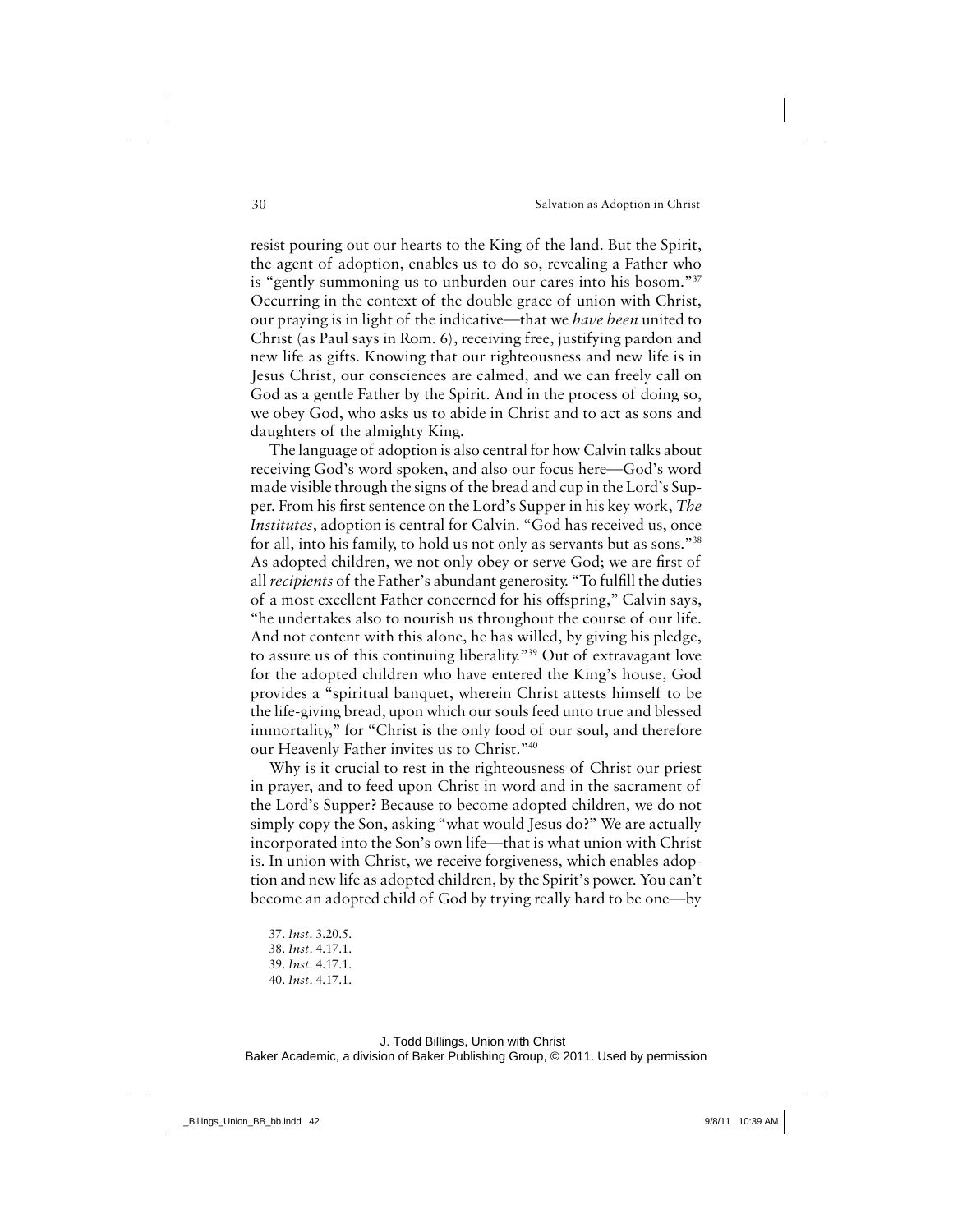exercising spiritual disciplines, by giving to those in need, or by loving your neighbor. All of these actions should be fruits of your union with Christ—the fruit of Christ's work *for* you (justification) and Christ's work *in* you (sanctification). The good news is that in Jesus Christ, we receive forgiveness and new life. We did not manufacture this news. The news is not about our own efforts to imitate Christ or to do what Jesus would do. First and foremost, the good news of the gospel is the gift of actually being united to Jesus Christ—a gift received from God in a way that activates us to live into this new life, coming to us as part of God's new creation.

### **What Does It Mean to Be "Progressive?" The Convergence of Identity and the Future in Salvation as Adoption**

Our identity as adopted children in union with Christ is our true identity, our real identity. Moreover, it is a part of the new creation of God. Yet this new identity has already been received. Within a few verses in Romans 8, Paul points to both sides: "You have received a spirit of adoption. When we cry, 'Abba! Father!' it is that very Spirit bearing witness with our spirit that we are children of God" (8:15–16). As the Spirit assures us, the identity of being children of God has already been received, for "we *are* children of God." Yet it is also a reality that belongs to the future and is experienced now as a foretaste of God's future; the full reality of adoption is not yet: "We know that the whole creation has been groaning in labor pains until now; and not only the creation, but we ourselves, who have the first fruits of the Spirit, groan inwardly while we wait for adoption, the redemption of our bodies" (Rom. 8:22–23). We have received this new identity, but we also "wait for adoption." In fact, we "groan inwardly" while we wait. Those in Christ have received the "first fruits of the Spirit" but are still waiting for a consummation of this identity in Christ.

We have been adopted, but our new identity is coming to us from the future—an identity that is the Spirit's new creation. But what does this mean, really? If we receive the invitation from the king of the land to be adopted children, why should we leave our comfortable homes and take the journey of entering into this new identity? Isn't that risky? Moreover, doesn't that violate who I am?

Beneath the paralysis that keeps many in our culture from giving over their identity to Jesus Christ lies a question about the future: who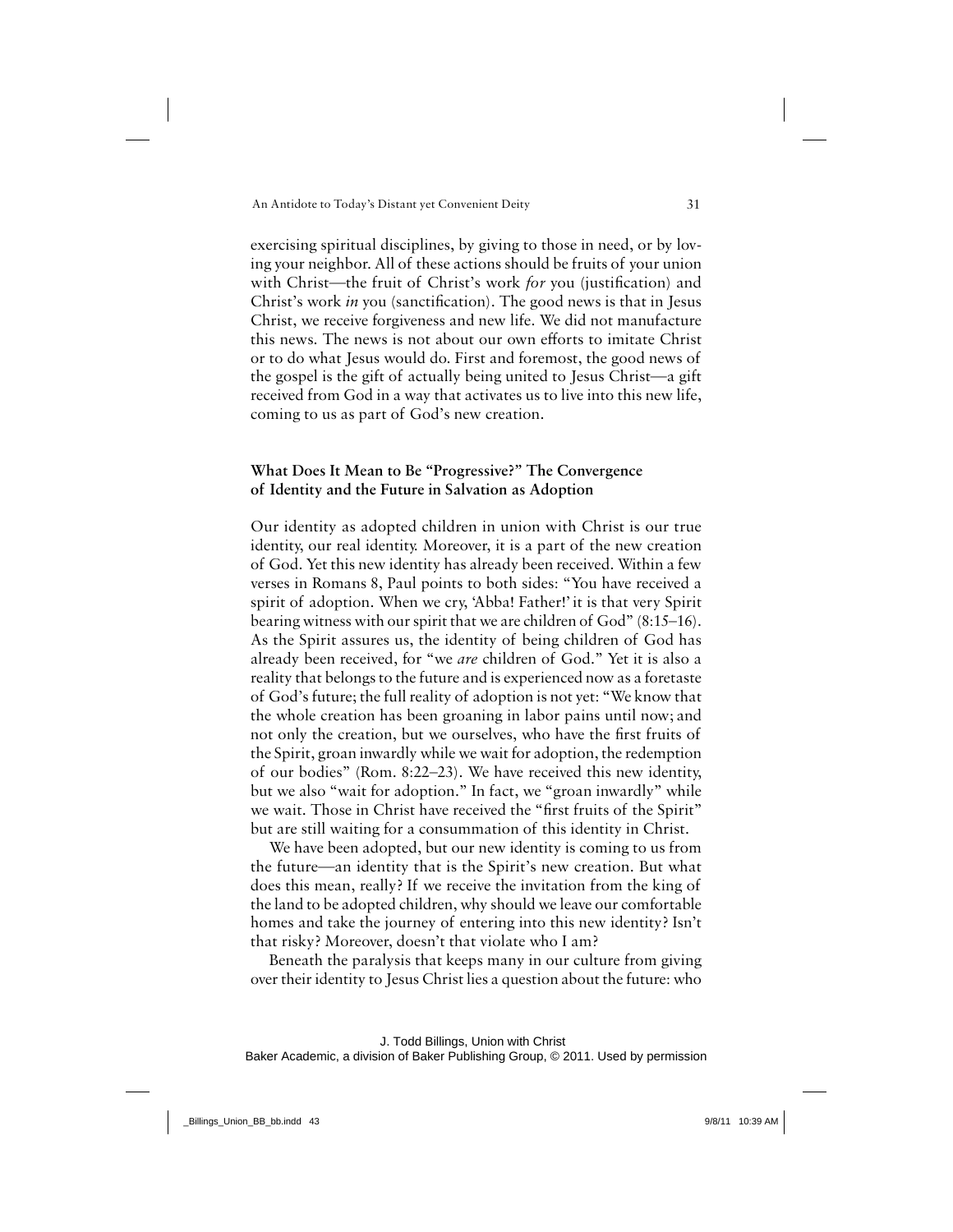owns the future? We live in a context where many people and ideas claim to be "progressive." Think about it for a moment: the essential point of claiming to be progressive is that one owns the future, that the future is progressing toward the position I hold. So, for example, Barack Obama claims to be progressive, bringing in the way of the future; but likewise, the conservative Tea Party movement could call itself progressive, claiming that the way of the future is not in big government programs. Musicians, actors, and others in popular culture claim to be progressive, bringing in the new to outdo the old. In politics and popular culture, various positions claim to be progressive, which is another way of saying, "I own the future on this issue."

Yet in view of changing cultures and times, one could begin to have serious doubts about whether we have any sense at all of what it means to be progressive. My generation, Generation X, was told that the future belongs to us. Younger generations are told the same thing. But of course, that's not really true since every generation has a generation following it. Things that seemed progressive to my generation are likely to seem retrograde to the next. At various points in recent history, practices like eugenics and racial segregation were championed as progressive. The fact that they no longer seem progressive to us just shows how much the future is out of our grasp.

However, the question of who owns the future is one that scripture specifically addresses. Revelation 1:8 reads, "'I am the Alpha and the Omega,' says the Lord God, who is and who was and who is to come, the Almighty." Then in the final chapter of Revelation, Jesus Christ himself says, "'I am the Alpha and the Omega, the first and the last, the beginning and the end'" (22:13). This statement means not just that Jesus was at the beginning and the end, but that Jesus Christ "is the origin and goal of all history."<sup>41</sup> Jesus is the Lord of history throughout, even to its end, which is our future.

41. Richard Bauckham, *The Theology of the Book of Revelation* (Cambridge: Cambridge University Press, 1993), 27. On the phrase "Alpha and Omega," which God attributes to himself in Revelation 1 and Christ attributes to himself in Revelation 22, Mitchell G. Reddish notes that "all of history is under the control of God, not just its beginning and ending. In later rabbinic writings the first and last letters of the alphabet were used to denote something in its entirety. Abraham was said to have kept the law from *alef* to *tav* (the first and last letters of the Hebrew alphabet), meaning that he obeyed the entire law. In a similar way, to describe God as the Alpha and the Omega is not a restriction of God to only the beginning and the end but is a declaration of the totality of God's power and control. God is 'the Almighty,' and as such all 'salvation and glory and power belong to our God' (Rev. 19:1). Nothing is outside the purview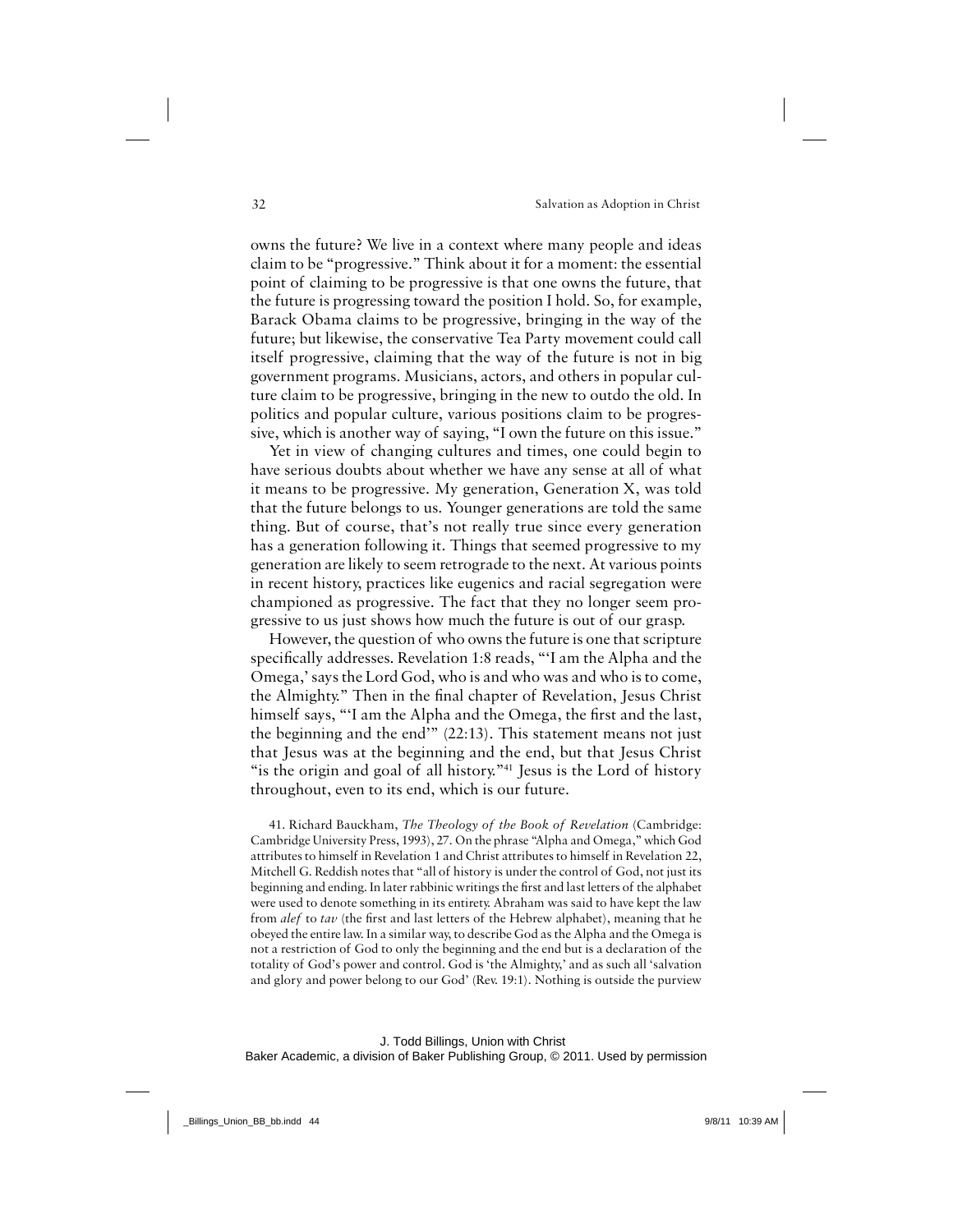Thus, although we cannot state with great confidence a public policy that will be truly progressive in ten or fifty years, we can state with great confidence something about the future: it is heading toward Jesus Christ, as Lord of all. In terms of adoption, this means that living into our adoption is living into God's future, God's kingdom—a future that Jesus himself owns, even when it looks ambiguous and uncertain to us. Moreover, as we live into this new identity, we need not worry that we are losing our true identity. For Jesus Christ is the perfect image of God, and the image of God in us is being restored as we grow into our adopted identity.

Calvin says it this way: In the original creation, humans were created good—they were "united" with God.42 In the fall, humans were alienated from God and other creatures. But we still have a trace of the image of God in us, which he calls a "participation in God."43 Thus, when the Spirit comes to us in redemption, uniting us to Jesus Christ, we do not lose our true identity; rather, it is restored. Since we were not created to be autonomous, self-made people but were created to be in communion with God, when the Spirit leads us back into communion with God in Christ, we do not lose our true selves. We regain them.<sup>44</sup>

Our new self in Christ, which comes forth from the future, is our true self. We won't find it by introspection but will find it by looking to Jesus Christ, the one we receive in the gospel. When this happens, those in Christ will be "very much more themselves than they were before," according to C. S. Lewis.<sup>45</sup> "To enter heaven is to become more human than you ever succeeded in being on earth," he says.<sup>46</sup> Why? Because to be fully human is not to be autonomous but to be in communion with God, as we will explore further in the next chapter.

Let me end with a clarification about how this new identity is lived out in our pluralistic world. Am I saying that we should receive the

of God. The claim that God is the one 'who is and who was and who is to come' is a restatement of the same idea." Reddish, "Alpha and Omega," in *The Anchor Bible Dictionary*, ed. David Noel Freedman (New York: Doubleday, 1996), 1:161.

<sup>42.</sup> *Inst*. 2.1.5.

<sup>43.</sup> *Inst.* 1.2.1.

<sup>44.</sup> Calvin's development of these themes will be explored in more detail in chap. 2 below.

<sup>45.</sup> C. S. Lewis, *Mere Christianity*, rev. ed. (San Francisco: HarperSanFrancisco, 2001), 161.

<sup>46.</sup> C.S. Lewis, *The Problem of Pain*, rev. ed. (San Francisco: HarperSanFrancisco, 2001), 127–28.